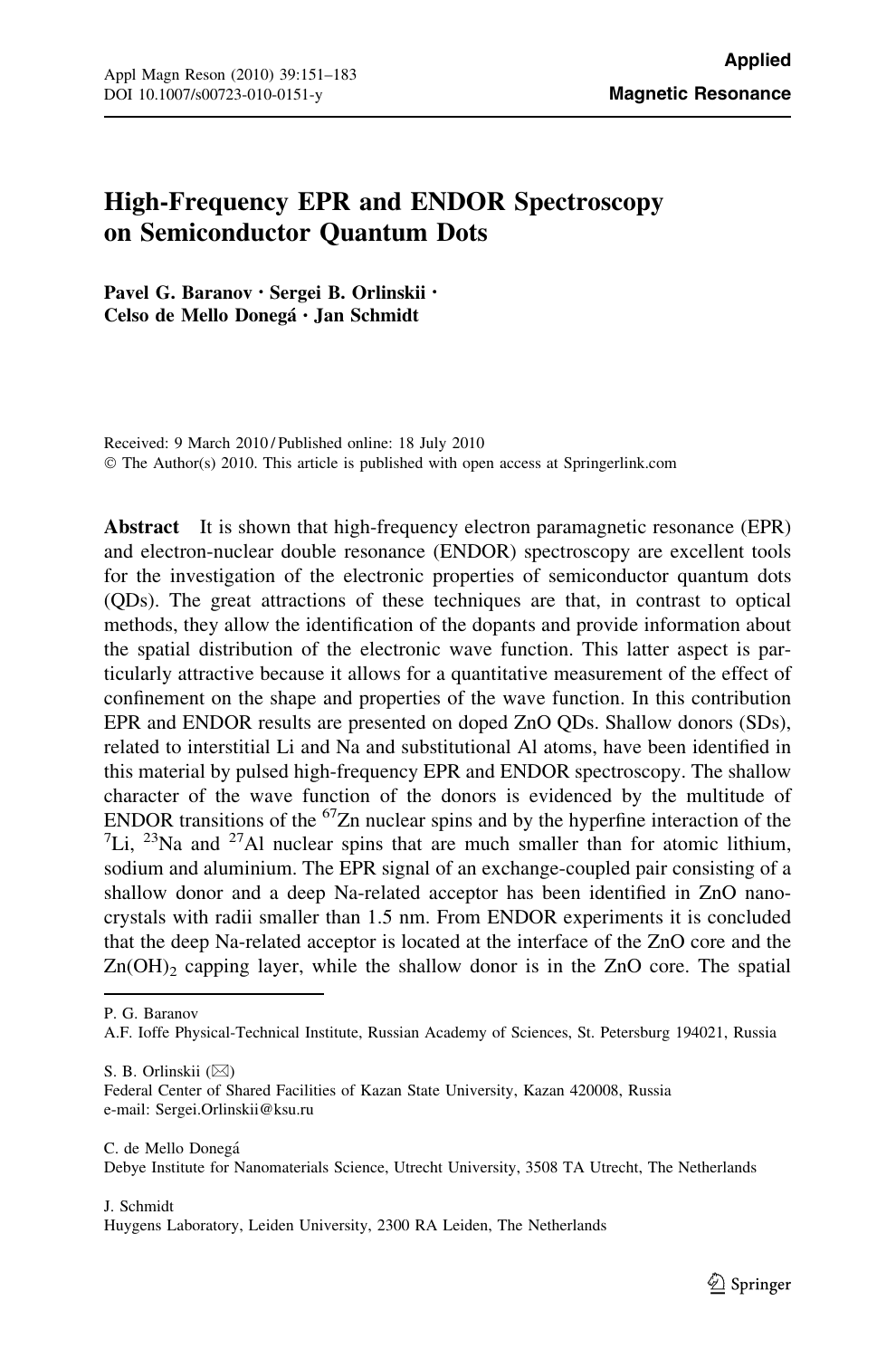distribution of the electronic wave function of a shallow donor in ZnO semiconductor QDs has been determined in the regime of quantum confinement by using the nuclear spins as probes. Hyperfine interactions as monitored by ENDOR spectroscopy quantitatively reveal the transition from semiconductor to molecular properties upon reduction of the size of the nanoparticles. In addition, the effect of confinement on the g-factor of SDs in ZnO as well as in CdS QDs is observed. Finally, it is shown that an almost complete dynamic nuclear polarization (DNP) of the  ${}^{67}Zn$ nuclear spins in the core of ZnO QDs and of the  ${}^{1}H$  nuclear spins in the Zn(OH)<sub>2</sub> capping layer can be obtained. This DNP is achieved by saturating the EPR transition of SDs present in the QDs with resonant high-frequency microwaves at low temperatures. This nuclear polarization manifests itself as a hole and an antihole in the EPR absorption line of the SD in the QDs and a shift of the hole (antihole). The enhancement of the nuclear polarization opens the possibility to study semiconductor nanostructures with nuclear magnetic resonance techniques.

### 1 Introduction

The intentional introduction of impurities is fundamental for the control of the electronic and optical properties of bulk semiconductors, and has led to a myriad of technological applications. These successes have stimulated similar efforts to dope colloidal semiconductor nanocrystals. The remarkable and attractive feature of colloidal semiconductor nanocrystals is that, owing to their nanoscale dimensions, size effects can be fully exploited to tailor the material properties [\[1](#page-31-0)]. Quantum confinement effects become increasingly important as the dimensions of the nanocrystal decrease below a certain critical limit (viz., the spatial extension of the electron wave function in the material), leading to size- and shape-dependent electronic structure. Further, as the size of a nanocrystal decreases, the surface-tovolume ratio increases dramatically. This has important consequences, one of them being that the nanocrystal becomes easily dispersible in solvents (i.e., stable colloidal suspensions can be obtained), making fabrication and processing in solution possible, which is an essential advantage of colloidal nanocrystals over nanomaterials prepared by other techniques. Besides, colloidal chemistry methods are cheaper and easier to upscale, and are also highly versatile in terms of composition, size, shape and surface control. The potential of doped colloidal semiconductor nanocrystals has spurred an intense research activity over the past decades. Unfortunately, the efforts to dope semiconductor nanocrystals in a controlled way were a limited success [[2\]](#page-31-0). One of the difficulties in the field is that the optical spectroscopic techniques, that have been mainly used to study doped nanocrystals, fail to identify the chemical nature of the dopants and their location in the nanocrystal.

In this review we will present the results of electron paramagnetic resonance (EPR) and electron–nuclear double resonance (ENDOR) studies on colloidal ZnO nanocrystals doped with shallow donors (SD) and deep acceptors. We will show that these two magnetic resonance techniques are methods of choice to identify dopants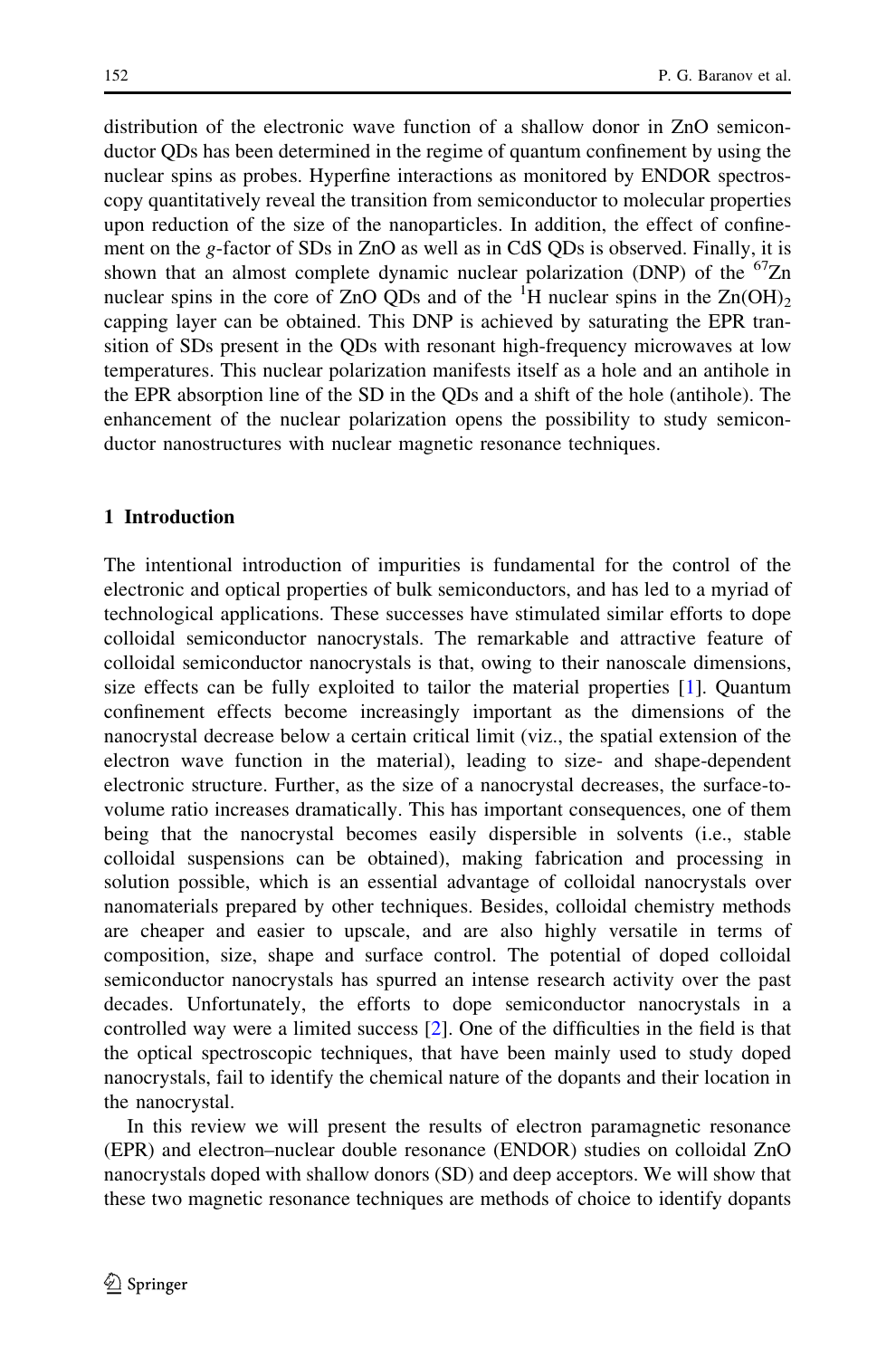in these nanocrystals and to obtain information about their electronic properties that remain hidden for optical spectroscopic techniques.

ZnO with a direct band gap of  $3.3-3.4$  eV attracts considerable attention  $[3-12]$ . The attraction of ZnO quantum dots is that the confinement of the electronic wave function allows the tuning of the optical and electronic properties. The effect of confinement on the electronic energy levels can easily be made visible by the change in the optical absorption spectra. The high free-exciton binding energy of 60 meV makes excitons stable at room temperature. This binding energy increases further in confined systems resulting in a luminescence efficiency of ZnO nanocrystals that is much higher than that of bulk ZnO crystals. Doped ZnO nanocrystals, which can be easily processed at temperatures much lower than those for bulk ZnO crystals, are of particular interest because of their potential for use in light-emitting devices.

The fabrication of nanocomposites by combining ZnO nanocrystals and conjugated polymers is an attractive field in organic optoelectronics because the efficient luminescence from both materials is combined. The expectation is that these materials can be used in forward flat panel displays and in lighting applications and may allow the realization of photo-induced charge transfer in organic–inorganic hybrids for photovoltaic applications [\[13](#page-31-0)].

The group III elements (Al, Ga and In) are expected to form shallow donors in single crystals of ZnO by replacing Zn atoms. Indeed, by using EPR spectroscopy, In and Ga shallow donors were identified on the basis of the resolved hyperfine (HF) structure in the EPR lines [\[10](#page-31-0), [14–16](#page-31-0)]. However, since such a HF splitting is absent in the EPR signals of Al-doped ZnO single crystals, the identity of Al as the core of the shallow donor has not been unambiguously ascertained.

As yet, Al, Ga and In have not been identified as shallow donors in ZnO nanocrystals. Stimulated by the results of high-frequency EPR and ENDOR investigations that allowed the identification of shallow donors in bulk wide-bandgap semiconductors, such as AgCl, ZnO and AlN, and the spatial distribution of their wave functions  $[17-19]$ , we have decided to apply these techniques to doped semiconductor nanocrystals. In this contribution, we report the results obtained on ZnO nanocrystals. The reason to choose this material is motivated to a large extent by the ease with which ZnO nanocrystals can be produced by colloidal chemistry methods.

The first, rather unexpected, result of our EPR and ENDOR investigations is that interstitial Li and Na form shallow donors in ZnO nanocrystals [[3\]](#page-31-0). The identification was based on the observation of ENDOR signals of the <sup>7</sup>Li ( $I = 3/2$ ) and <sup>23</sup>Na ( $I = 3/2$ ) spins in Li-doped and Na-doped ZnO nanocrystals. These observations demonstrate the attraction of EPR and ENDOR spectroscopy for studying semiconductor nanostructures, since here traditional methods of measuring n-and p-type conductivity as applied to bulk semiconductors cannot be used.

The identification of Li and Na as interstitial shallow donors in ZnO nanocrystals is of fundamental interest, but is probably not of great importance for practical applications in devices where one needs to control the concentration of donor impurities. For this purpose one would prefer to dope the particles with substitutional impurities like Al, Ga or In. By applying our EPR and ENDOR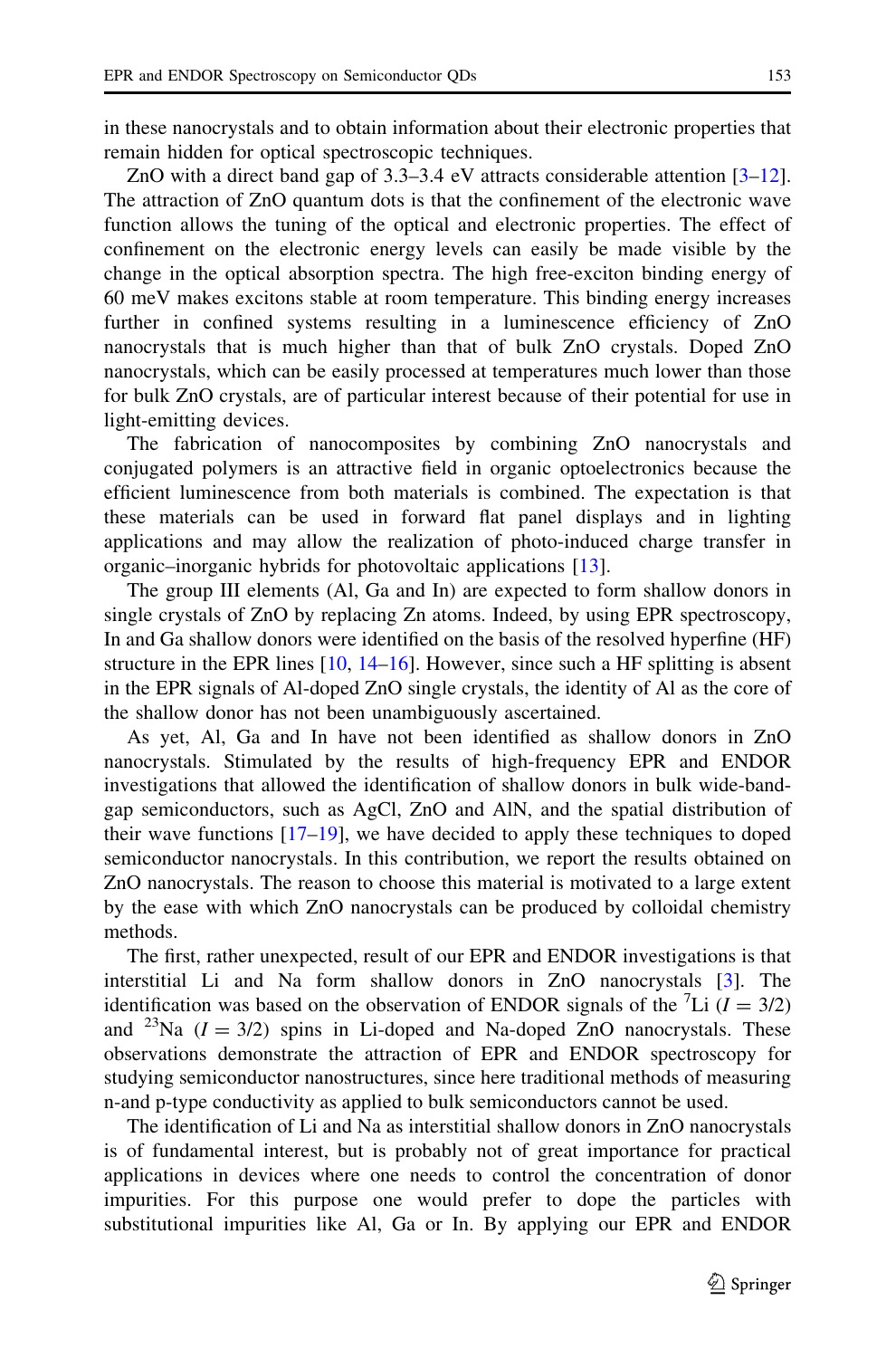techniques to ZnO nanoparticles loaded with Al we were able to show that Al forms a shallow substitutional donor in ZnO nanoparticles. This identification was ascertained by the EPR signal of this donor, the ENDOR signals of the  $27$ Al nuclear spin and the ENDOR signal of a multitude of  ${}^{67}Zn$  nuclear spins.

A prerequisite for the observation of the EPR signal of the unpaired spin of shallow donors at liquid-helium temperatures is that the ZnO quantum dots (QDs) are first illuminated with above-band-gap light. This observation shows that there must be deep acceptors present in the nanocrystals that capture the thermally excited donor electrons at room temperature. Apparently these electrons remain frozen at the acceptor when the material is cooled in the dark to low temperature. The aboveband-gap light transfers the electron from the acceptor to the donor and makes both sites paramagnetic.

The combination of EPR and optical experiments allowed us to demonstrate [\[7](#page-31-0)] that donor–acceptor pairs are formed in the confined structure of ZnO nanoparticles between the shallow, interstitial Li-donor and a deep Na-related acceptor. From ENDOR experiments it is concluded that these deep acceptors are located at the  $ZnO/Zn(OH)$ <sub>2</sub> interface.

The saturation of the EPR transition of the shallow donors in ZnO single crystals at high frequency and low temperature leads to an almost complete polarization of the <sup>67</sup>Zn ( $I = 5/2$ ) nuclear spins [[20\]](#page-32-0). During the EPR experiments on the SDs in ZnO quantum dots it was observed that prolonged irradiation of the EPR transition of this donor produces a hole in the EPR resonance line. It was shown [\[9](#page-31-0)] that this hole burning is caused by an almost complete polarization of the  $^{67}Zn$  nuclear spins in ZnO core and of <sup>1</sup>H ( $I = 1/2$ ) spins in the Zn(OH)<sub>2</sub> capping layer.

### 2 Experimental

The preparation of the samples of free-standing hydroxyl-capped ZnO nanocrystals in the form of dry powders was achieved using a modified version of methods reported in the literature [\[21–24](#page-32-0)]. Our method is based on the hydrolysis of  $\text{Zn}^{2+}$ ions in absolute alcohols (ethanol or 1-butanol), using either LiOH·H<sub>2</sub>O for the Li-doped nanocrystals [[3,](#page-31-0) [5](#page-31-0)] or NaOH for the Na-doped nanocrystals [\[7](#page-31-0)]. Samples of ZnO doped with Al were prepared in a similar way [[8\]](#page-31-0) by carrying out the hydrolysis of the  $\text{Zn}^{2+}$  ions (from  $\text{Zn}(\text{Ac})_2 \cdot 2\text{H}_2\text{O}$ ) in the presence of  $\text{Al}^{3+}$  ions  $(0.5 \text{ mol\% Al} (NO<sub>3</sub>)<sub>2</sub>·9H<sub>2</sub>O$  in ethanol solution) [\[8](#page-31-0)]. The size of the nanocrystals was controlled by the growth duration. The average diameter of the nanocrystals was estimated by X-ray powder diffraction, based on the peak broadening due to the finite crystallite sizes (Scherrer's equation), and by ultraviolet (UV)–visible absorption spectroscopy, based on the size dependence of the band gap owing to quantum confinement effects and using a calibration curve [\[21](#page-32-0), [22](#page-32-0)]. Free-standing ZnO nanocrystals with different diameters of 2.2, 2.34, 2.8, 3.4, 4.0, 4.2, 5.6, and 6 nm were prepared. The surface of the as-prepared ZnO dots is capped by a thin layer (about one monolayer) of  $Zn(OH)_2$  and thus the dots consist of a  $ZnO$ Zn(OH)<sub>2</sub> core–shell structure. Free-standing polyphosphate-capped CdS nanocrystals with diameters of 2 and 3.3 nm were prepared using a modified version of the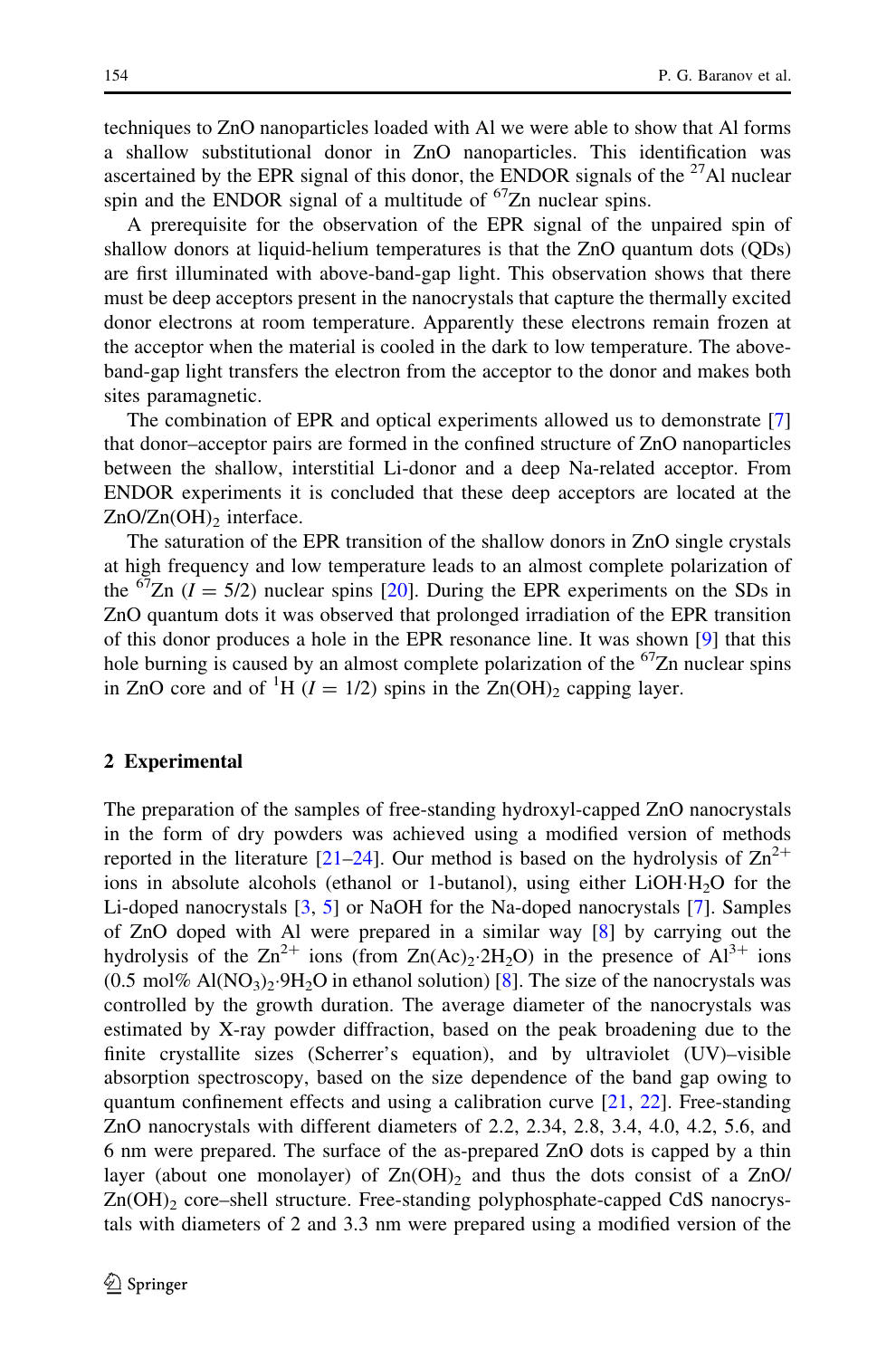method described in Ref. [[25\]](#page-32-0) by replacing the Zn salts by Cd salts. The nanocrystals were illuminated with UV above-band-gap light to create paramagnetic electron and hole centers.

The EPR and ENDOR experiments were performed at temperatures ranging from 1.2 to 10 K using pulsed EPR spectrometers operating at 95 GHz [[26\]](#page-32-0) and 275 GHz [\[27](#page-32-0)]. The great advantage of working at this high microwave frequency is that a high spectral resolution is obtained in the EPR as well as in the ENDOR spectra. In addition the use of pulsed microwave techniques facilitates considerably the observation of the ENDOR spectra. The EPR spectra were recorded by monitoring the electron spin echo (ESE) signal following a microwave  $\pi/2$ - and a  $\pi$ -pulse sequence as a function of the magnetic field. The ENDOR spectra were obtained by monitoring the intensity of the stimulated echo, following three microwave  $\pi/2$ -pulses, as a function of the frequency of a radio-frequency pulse applied between the second and the third microwave pulses (Mims-type stimulated-echo pulse sequence) [[28\]](#page-32-0).

### 3 Results

### 3.1 The Identification of the Binding Core of Shallow Donors in ZnO Quantum Dots

Figure [1](#page-5-0) shows the ESE-detected EPR spectrum of a dry powder sample of Lidoped ZnO QDs with an average diameter of 3.4 nm [[3\]](#page-31-0). The EPR spectrum appears after illumination with above-band-gap light during 30 min at 1.6 K and persists at low temperature after switching off the light. The spectrum disappears when the temperature is increased above 200 K. The signal labeled (I) at 3.4600 T with a line width of 6.0 mT is assigned to the shallow donor. Its average g-value  $g_{av} = 1.9666$ differs somewhat from the  $g_{\parallel} = 1.9569$  and  $g_{\perp} = 1.9552$  values obtained for the interstitial-hydrogen donor in a single crystal of ZnO [[9\]](#page-31-0). The line width, however, corresponds very well with the value  $g_{\parallel} - g_{\perp} = 0.0017$  obtained for the shallow donor in a ZnO single crystal and taking into account the random character of the powder sample. The result of averaging of the signal, assuming that the ZnO nanocrystals are randomly oriented, gives rise to a line width of about 3 mT which is slightly smaller than that of the shallow donor signal observed in ZnO nanocrystals. The size dispersion of the ZnO nanocrystals of about 5% is probably responsible for the additional broadening of the line. The EPR signals labeled (II) and (III) are assigned to deep acceptors [\[3](#page-31-0)]. Transmission electron microscopy (TEM) image of ZnO QDs and a model of the  $ZnO/Zn(OH)_2$  core–shell structure are shown in the top of Fig. [1](#page-5-0).

First, we will concentrate on the EPR signal (I) assigned to the shallow donor. The EPR signal (I) in Fig. [1](#page-5-0) is assigned to a donor because  $g_{\text{av}}$  is smaller than the g-value of a free electron. The shallow character becomes clear from the dependence of  $g_{av}$  on the size of the QDs as we will discuss in the next section. This shift towards the free-electron  $g_e$ -value with decrease of QD size is caused by the confinement of the hydrogen-like 1s-type wave function of shallow donors when the Bohr radius becomes comparable to the size of the QD.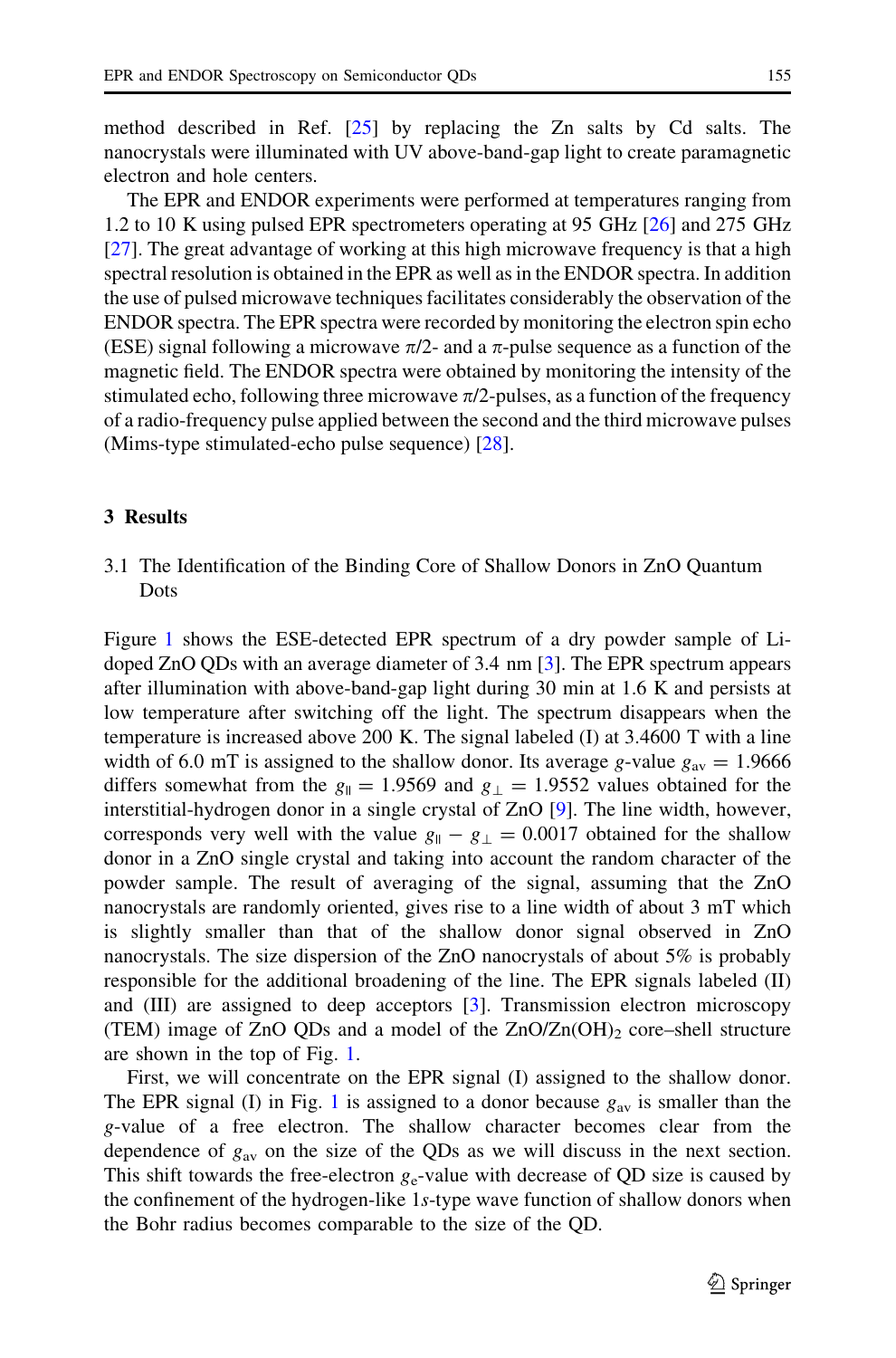<span id="page-5-0"></span>

Fig. 1 ESE-detected EPR spectrum at 94.9 GHz and  $T = 1.5$  K of a dry powder sample of Li-doped ZnO quantum dots with an average diameter of 3.4 nm after 30 min UV irradiation. TEM image of ZnO nanoparticles (left) and a model of the  $ZnO/Zn(OH)_{2}$  core–shell structure (right) are shown in the top part of the figure

The EPR spectra in Fig. 1 do not provide information on the chemical nature of the donor since no resolved hyperfine structure is observed, as is the case for the In and Ga shallow donors in ZnO bulk crystals. To identify the binding core, ENDOR experiments were performed. In Fig. [2](#page-6-0) the ENDOR signals are presented as obtained on the EPR signal I of the shallow donor. To understand these results we consider the isotropic hyperfine interaction or Fermi contact term  $a_i$  which reflects the spin density of the donor electron wave function ( $\Psi$ ) at the site of the nucleus ( $r_i$ )

$$
a_i = (8\pi/3)g_e\beta_e g_{ni}\beta_n|\Psi(r_i)|^2,
$$
\n(1)

where  $g_e$  is the electronic g-factor,  $\beta_e$  is the electronic Bohr magneton,  $g_{ni}$  is the g-factor of nucleus i, and  $\beta_n$  is the nuclear magneton. The related ENDOR transition frequencies are

$$
v_{ENDORi} = h^{-1} |g_{ni} \beta_n B_0 \pm a_i/2|.
$$
 (2)

Equation  $(2)$  predicts that each nucleus *i* gives rise to two ENDOR transitions symmetrically placed around its nuclear Zeeman frequency  $g_{ni}\beta_nB_0/h$  when the quadrupole interaction (QI) is neglected and when  $a_i\lt g_{ni}\beta_nB_0$ .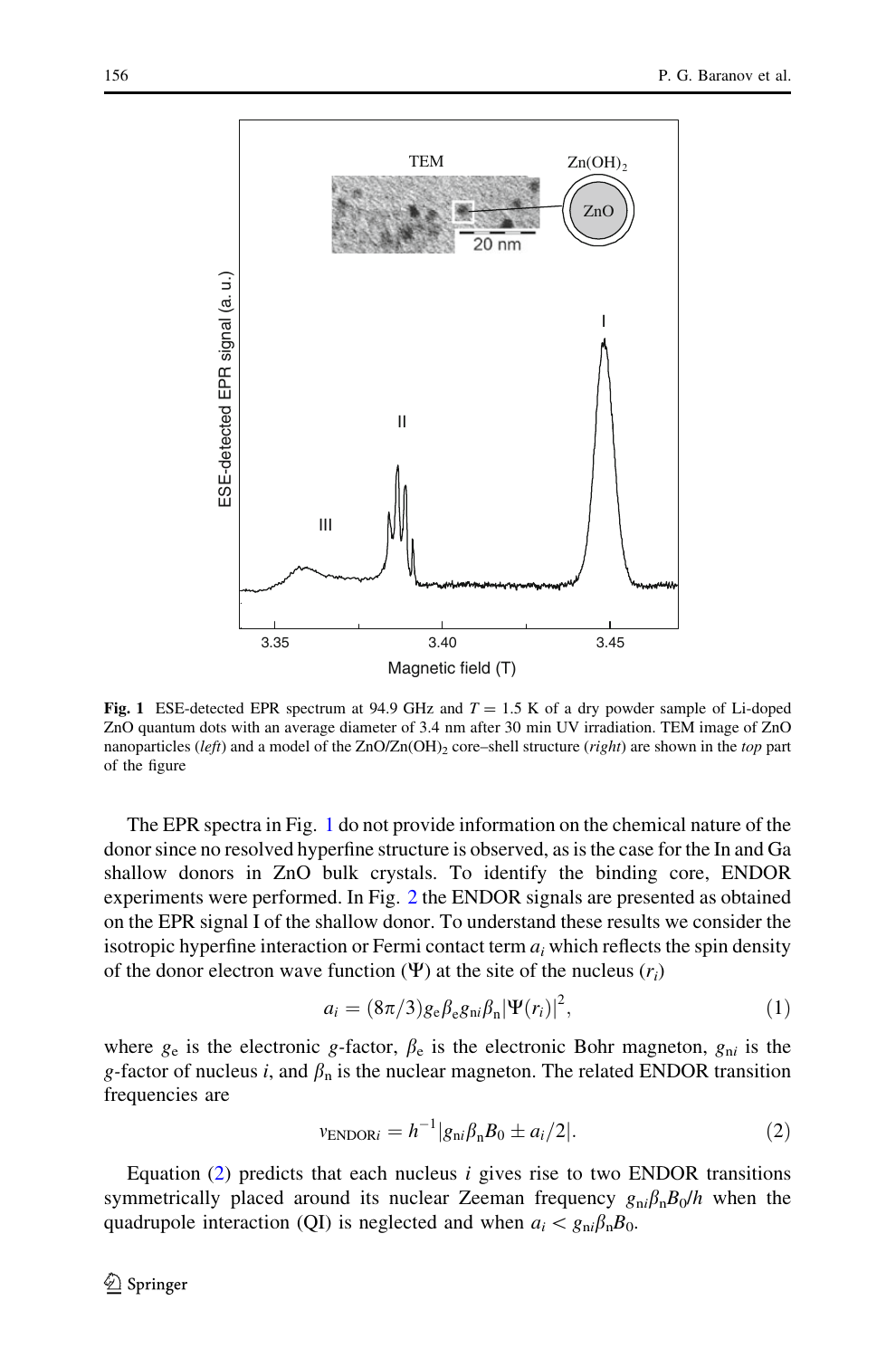<span id="page-6-0"></span>

Fig. 2 ESE-detected ENDOR transitions of  ${}^{7}Li$  (a),  ${}^{67}Zn$  (b) and  ${}^{1}H$  (c) nuclear spins as observed in the EPR signal I (see Fig. [1](#page-5-0)) of the shallow donors in Li-doped ZnO quantum dots with an average size of 3.4 nm recorded at 94.9 GHz and  $T = 1.8$  K. The two ENDOR transitions are symmetrically placed around the Zeeman frequency of  ${}^{7}Li$  (marked by a *bar*)

As seen in Fig. 2a, symmetrically around the Zeeman frequency of <sup>7</sup>Li ( $I = 3/2$ , abundance 92.5%) at 57.1 MHz two ENDOR lines separated by 90 kHz are present, which are assigned to  ${}^{7}$ Li. The observation of the ENDOR transitions of the  ${}^{7}$ Li nuclear spins in the EPR signal of the shallow donor gives an unambiguous identification of the shallow donor as a Li-related center [\[3](#page-31-0)]. Moreover, the observed HF splitting gives direct information about the density of unpaired electron spin of the SD at the Li nucleus since the isotropic HF splitting is proportional to the wavefunction density. Our finding confirms the results of Park et al. [\[29](#page-32-0)], who predicted on the basis of theoretical calculations that Li and Na at interstitial sites in ZnO behave as shallow donors. Apparently,  $Li<sup>+</sup>$  forms an interstitial core for the shallow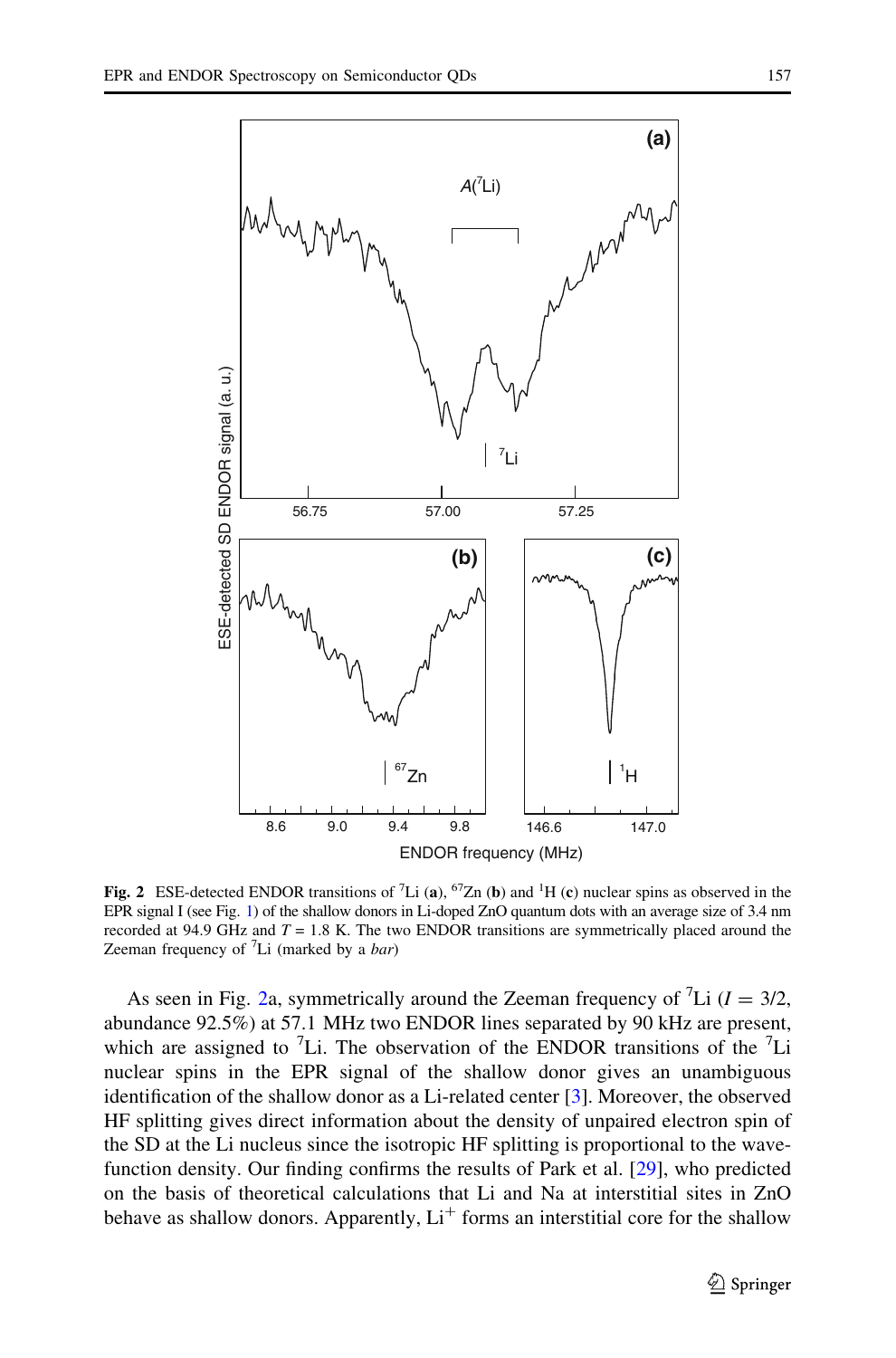donor electron in the ZnO nanocrystal, similar to hydrogen in ZnO single crystals [\[18](#page-32-0)]. Further, it is seen in Fig. [2](#page-6-0)b that symmetrically around the Zeeman frequency of <sup>67</sup>Zn ( $I = 5/2$ , abundance 4.1%) at 9.2 MHz a broad, unresolved set of ENDOR lines of  ${}^{67}Zn$  spins is present. From the multitude of lines it is clear that we are indeed dealing with a delocalized electron of a shallow donor that interacts with a large number (tens) of  $^{67}Zn$  nuclei [\[3](#page-31-0)].

Figure [2c](#page-6-0) shows an ENDOR line with a width  $\Delta v = 60$  kHz present exactly at the Zeeman frequency of  ${}^{1}H$ . From the width we deduce a  ${}^{1}H$  HF interaction smaller than 60 kHz. This should be compared to our previous observation on the hydrogenrelated shallow donor in a bulk crystal of ZnO where two ENDOR lines were found with a HF splitting of 1.4 MHz  $[18]$  $[18]$ . We conclude that the observed ENDOR lines originate in the hydrogen atoms present in the  $Zn(OH)$  capping layer where the density of the electronic wave function is very small [[3\]](#page-31-0).

A sketch of the hydrogen-like wave function in ZnO QDs together with a model of the  $ZnO/Zn(OH)_2$  core–shell structure are shown in Fig. 3.

To check whether interstitial Na can also act as a shallow donor in ZnO, we have performed similar EPR and ENDOR experiments on ZnO QDs that were prepared using NaOH instead of LiOH as catalyst. In such ZnO QDs with a diameter of 3.0 nm, we observe again three EPR signals in analogy to the Li-doped sample. The

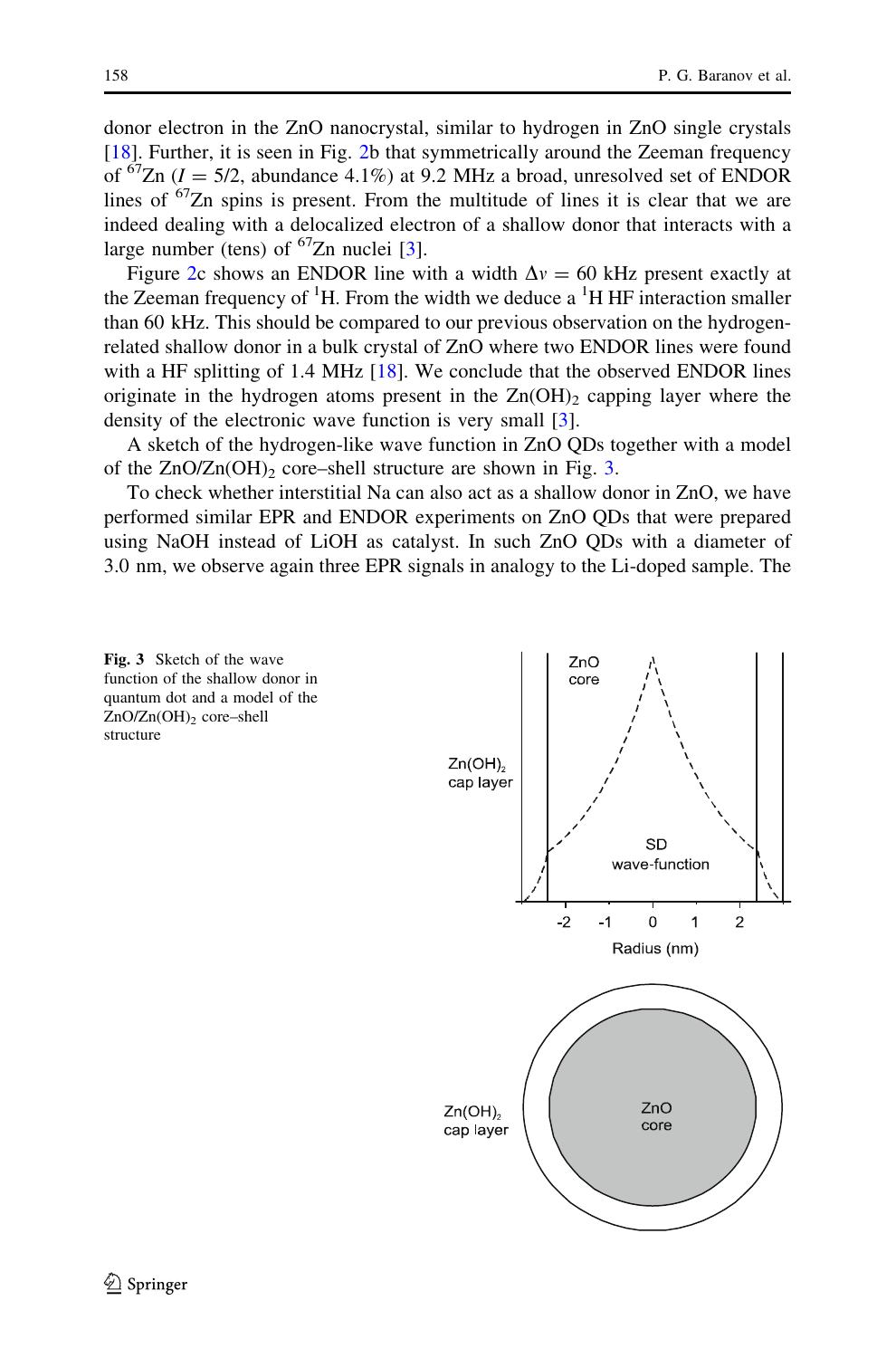<span id="page-8-0"></span>Figure [5](#page-9-0) shows the ENDOR spectrum of  $27$ Al nuclei as observed in the EPR signal of the shallow donor in ZnO:Al nanocrystals with a radius of about 2.8 nm for two values of the magnetic field:  $B_0 = 3{,}459$  mT and  $B_0 = 3{,}460$  mT. The shape of the ENDOR spectrum of the  $^{27}$ Al nuclear spins as observed in the ZnO nanocrystals is caused by the distribution of quadrupole and HF interactions. The ENDOR spectrum is a result of averaging of these interactions in the randomly oriented ZnO nanocrystals. It is seen that symmetrically around the nuclear Zeeman frequency of <sup>27</sup>Al ( $I = 5/2$ , abundance 100%) at 38.4 MHz two broad ENDOR lines separated by 1.45 MHz are present, which are assigned to HF interaction with the  $^{27}$ Al nucleus. This splitting corresponds to a  $^{27}$ Al hyperfine interaction constant  $A(^{27}Al) = 1.45$  MHz. For  $B_0 = 3,460$  mT a box-like distribution of ENDOR lines is observed. Since the EPR spectrum of the shallow donors is anisotropic, this field selects mainly a set of nanocrystals with their c-axes perpendicular to the magnetic field. The box-like form of the ENDOR spectrum is explained by the quadrupole interaction of the  $27$ Al nuclei that gives rise to five unresolved ENDOR lines.

To account for the quadrupole interaction in the case of axial symmetry the term  $h^{-1}m_q3q_i(3\cos^2\theta-1)$  must be added to the equation of  $v_{\rm ENDOR}$ , where  $m_q$  is the average



Fig. 4 ESE-detected ENDOR transitions of the  $^{23}$ Na nuclear spins as observed in the EPR signal of the shallow donor in Na-doped ZnO quantum dots with an average size of 3.0 nm recorded at 94.9 GHz and  $T = 1.8$  K. The two ENDOR transitions are symmetrically placed around the Zeeman frequency of <sup>23</sup>Na (marked by a bar)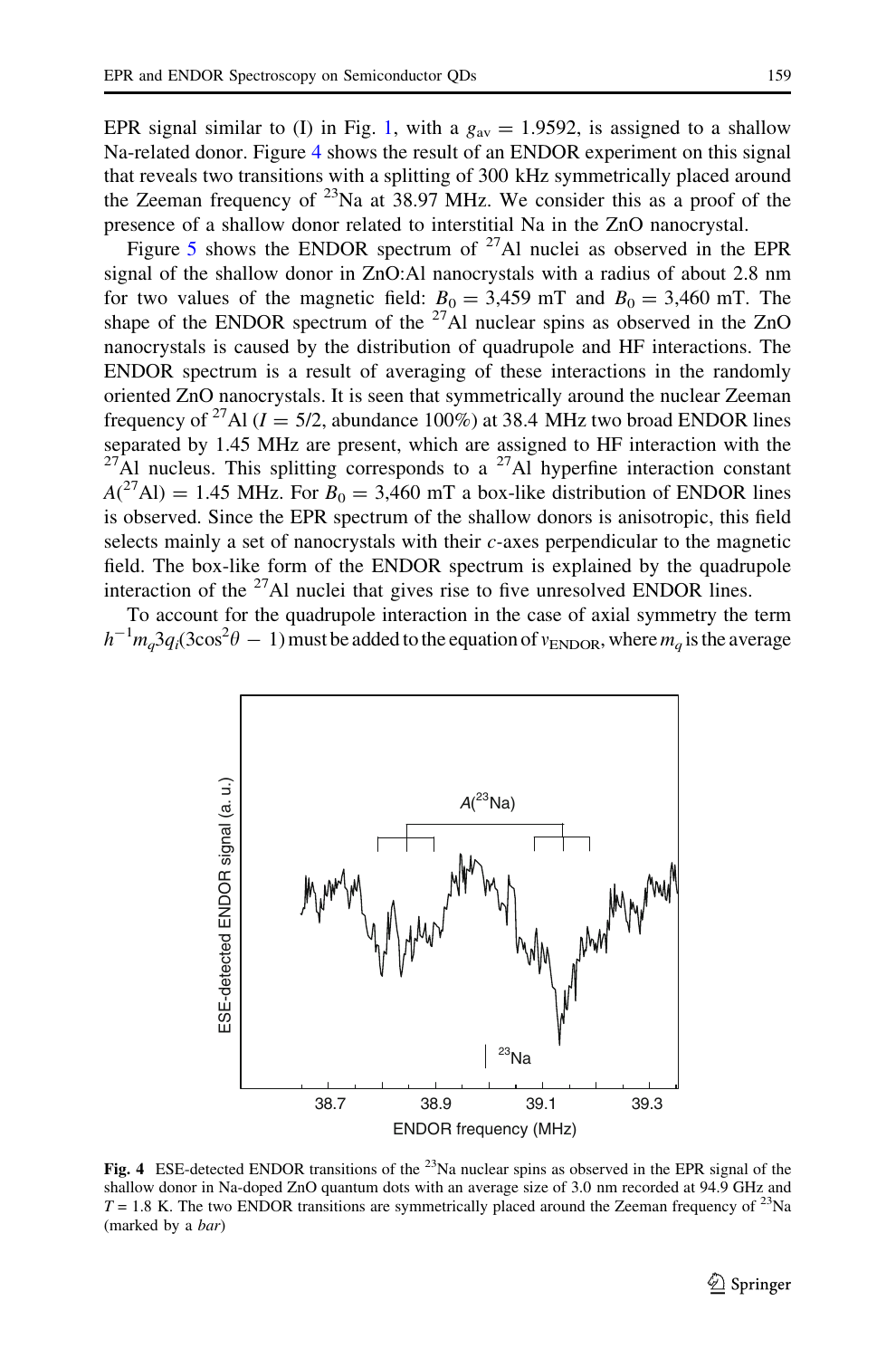<span id="page-9-0"></span>

Fig. 5 ESE-detected ENDOR signal of the <sup>27</sup>Al nucleus observed in the EPR signal of the shallow donor in ZnO:Al quantum dots with a radius of about 2.8 nm recorded at 94.9 GHz and  $T = 2$  K for two values of the magnetic field:  $B_0 = 3{,}459$  mT and  $B_0 = 3{,}460$  mT. A part of the ENDOR signal of the <sup>67</sup>Zn nucleus observed in the EPR signal of the shallow donor in ZnO single crystal with resolved QI at  $B \perp c$  is given for comparison

value of the two nuclear quantum states  $m<sub>I</sub>$  and  $m<sub>I'</sub>$ , between which the nuclear transition takes place. For axial symmetry, one has  $q = (eQ_0)/[4I(2I - 1)]V_{ZZ}(r_i)$ where  $Q_0$  is the electric quadrupole moment in multiples of  $|e| \times 10^{-24}$  cm<sup>2</sup> and  $V_{ZZ}(r_i)$  is the electric-field gradient. For <sup>27</sup>Al nuclei, the nuclear spin  $I = 5/2$ and  $Q_0$  (<sup>27</sup>Al) = 0.150. For  $I = 5/2$ , there are five  $m_q$ -values:  $m_q = \pm 2$ ,  $\pm 1$  and 0. Thus, the quintet character of the ENDOR spectrum should be observed for Al nucleus, but the quadrupole splitting is not resolved in Fig. 5.

It is important to note that the value of the quadrupole interaction of  $27$ Al is almost equal to that of the  $^{67}Zn$  nuclear spins in ZnO. First, the values of the quadrupole moments and, second, the nuclear spins of  $^{27}$ Al and  $^{67}$ Zn are the same. For comparison, the ENDOR spectrum of the  ${}^{67}Zn$  nuclei observed for the shallow H-related donor in ZnO single crystals with  $B \perp c$  is presented in Fig. 5 on the same scale as the ENDOR signals of  $27$ Al. This shows that the intrinsic electric-field gradients at the Zn nuclear sites and Al site are virtually the same. This finding is taken as a proof that Al enters substitutionally in the ZnO nanocrystals and it is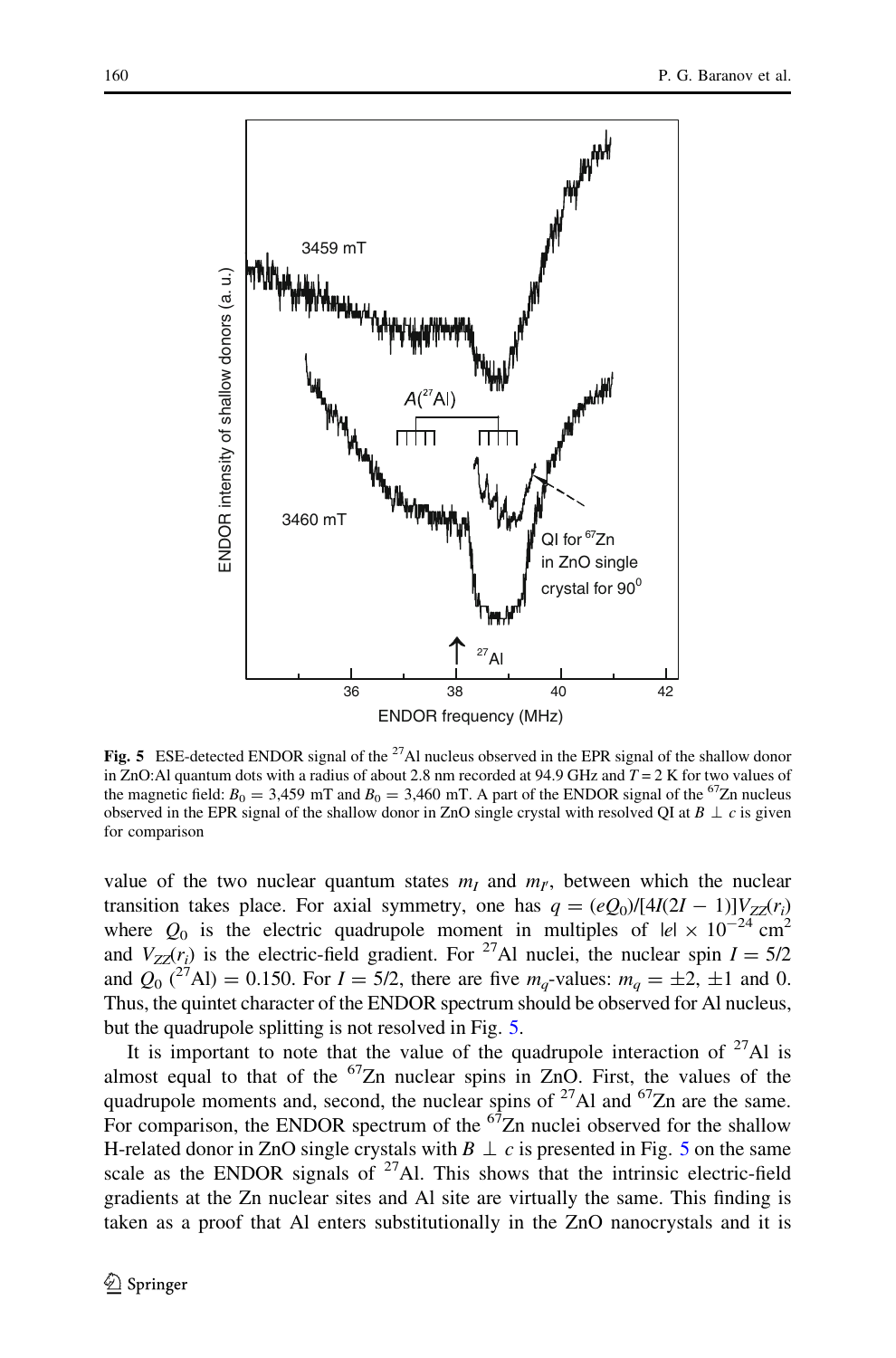<span id="page-10-0"></span>centrally located at a Zn position and forms a core for the shallow donor electron in the ZnO nanoparticle. This is not obvious because the small radius of  $Al^{3+}$  (0.51 Å compared to 0.74 Å for  $\text{Zn}^{2+}$ ) could drive the impurity into an off-center position.

In general, quadrupole interactions should also be observed in the ENDOR spectra presented in Figs. [2](#page-6-0) and [4](#page-8-0) for Li- and Na-related SDs since  ${}^{7}$ Li and  ${}^{23}$ Na have nuclear spins  $I = 3/2$  and quadrupole moments  $Q_0({}^7\text{Li}) = -0.040$  and  $Q_0(^{23}Na) = 0.103$ . However, the quadrupole splitting is not resolved and could only be estimated from the line width. The pattern with the assumed quadrupole splitting for the Na-related shallow donors is presented in Fig. [4](#page-8-0). Our estimations, which are more reliable for Na-related SDs (larger quadrupole moment), show that the electric-field gradients at the Li and Na nuclear sites are about two times smaller than the intrinsic electric-field gradient at the Zn site. This is in line with the suggestion that Li and Na occupy an interstitional position to create the shallow donor.

## 3.2 Probing the Wave Function of Shallow Donors in ZnO Quantum Dots and Confinement Effects

The ENDOR studies allow us to probe the effects of confinement on the spatially extended wave function of the shallow donor by measuring the isotropic HF interaction, which reflects the spin density at the site of the nucleus, and by varying the particle size in the quantum-size regime. The  ${}^{7}$ Li ENDOR signals are excellently suited for this purpose and thus we have measured the dependence of the splitting of the two  $\frac{7}{1}$  hyperfine components on the radius R of the ZnO core of the QDs. Figure [6](#page-11-0)a shows the values of the isotropic HF interaction A of the  ${}^{7}$ Li nuclear spin of the shallow Li-related donor in ZnO QDs with radii between 3.0 and 1.1 nm as observed in the ENDOR spectra at  $T = 1.2$  K. The error bar in the values of A is estimated from the noise in the ENDOR spectra. The variation in the size of the particles is derived from TEM and X-ray diffraction (XRD) measurements. The dashed line in Fig. [6](#page-11-0) is a fit to the measured values of A for QDs with radii between 3.0 and 1.5 nm using the function  $\sim r_{\text{QD}}^{-3}$ . Down to  $R = 1.5$  nm, a value which is equal to the Bohr radius of the shallow donor, the experimental results follow quite closely this dependence, while for smaller radii there is a considerable deviation [[5\]](#page-31-0).

In addition to the hyperfine interactions with the  ${}^{7}$ Li nucleus, information can be also obtained from the hyperfine interactions with the  $^{67}Zn$  $^{67}Zn$  $^{67}Zn$  nuclei. In Fig. 7 the ENDOR spectra of the  ${}^{67}Zn$  nuclei are presented (symmetrically placed around the 67Zn Zeeman frequency at about 9.2 MHz) for ZnO QDs of various radii: 3.0, 1.6 and 1.17 nm. For comparison, in the lower part of Fig. [7](#page-13-0), the ENDOR signals of  $67Zn$  nuclei are presented as observed in the EPR signal of the H-related shallow donor in ZnO single crystals for three orientations of the magnetic field  $[0^{\circ}$  (B  $|| c)$ , 54° and 90° ( $B \perp c$ ). This spectrum reveals the QI for remote Zn shells. In addition, the high-frequency part of the ENDOR spectrum for  $B \parallel c$  is shown with a higher resolution. It is seen that this spectrum consists of a multitude of ENDOR lines that are related to various Zn shells. The shape of the ENDOR spectrum of the  $67Zn$  nuclear spins as observed in the ZnO QDs is caused by the distribution of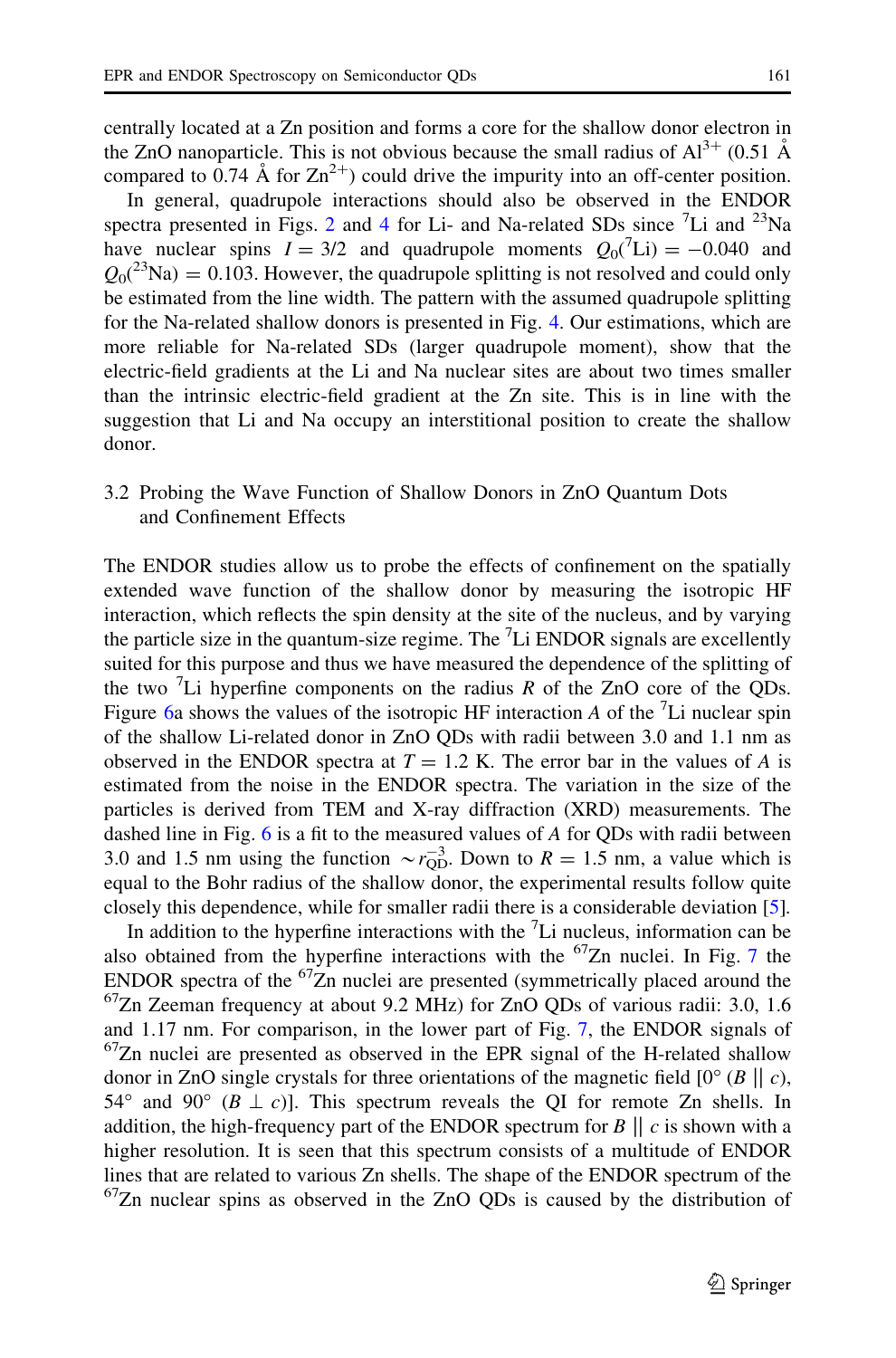<span id="page-11-0"></span>Fig. 6 a Isotropic hyperfine interaction A of the <sup>7</sup>Li nuclear spin of the shallow Li-related donors in ZnO  $\blacktriangleright$ quantum dots with radii between 3.0 and 1.1 nm. The *black circles* indicate the hyperfine splitting as observed in the ENDOR spectra at  $T = 1.2$  K. The *error bar* in the values of  $A_{iso}$  is estimated from the noise in the ENDOR spectra. The variation in the size of the particles is derived from TEM and XRD measurements. The *dashed line* is a fit to the measured values of A for the ODs with radii between 3.0 and 1.5 nm using the function  $\sim R^{-3}$ . **b** Variation of the wave function density at the interface of the ZnO core and the  $Zn(OH)_2$  capping layer for the QDs as calculated from the dip in ENDOR of the <sup>7</sup>Li nuclear spin (core side, *black square*) and from the width of the ENDOR line of the <sup>1</sup>H nuclear spins in the Zn(OH)<sub>2</sub> capping layer (open triangle). The dashed line is a fit to the measured values for the QDs with radii between 3.0 and 1.5 nm using the function  $\sim R^{-3}$ 

quadrupole and HF interactions inside the nanocrystal. The broad line is a result of averaging of these interactions in the randomly oriented ZnO nanocrystals.

The remarkable observations in the ENDOR spectra in Fig. [7](#page-13-0) are that the distribution of ENDOR lines broadens upon reduction of the size of the QDs and that a dip develops around the Zeeman frequency of the  $^{67}Zn$  nuclear spins. The dip becomes more prominent and broader when the radius of the ZnO core is reduced from 3.0 to 1.6–1.17 nm. The broadening of the ENDOR band indicates that the maximum density of the electronic wave function increases when reducing the size of the nanoparticles. The disappearance of the ENDOR signals close to the  ${}^{67}Zn$ Zeeman frequency shows that remote shells are missing in the QD. The dip in the ENDOR spectrum indicates that for the small QDs, the Zn nuclei at the interface carry a nonzero spin density. This conclusion is in line with the observation that the electronic density at the  $ZnO/Zn(OH)$ <sub>2</sub> interface, as measured from the line width of the  ${}^{1}$ H ENDOR signal, increases with decreasing size of the QDs [[5\]](#page-31-0). This width is taken as a measure of the distribution of the hyperfine fields in the capping layer.

The estimates of the electronic density at the  $ZnO/Zn(OH)_2$  interface, using either the width of the dip in the  $^{67}Zn$  ENDOR signal or the line width of the  $^{1}H$ ENDOR signal, and using the amplification factors for Zn of 1,500 and for H of 20 [\[18](#page-32-0)], give about the same value, in agreement with the wave-function continuity principle. The variation of the density of the wave function at the interface between the ZnO core and the  $Zn(OH)_2$  capping layer for the QDs with radii between 3 and 1.1 nm is presented in Fig. 6b. For QDs with radii between 3 and 1.5 nm, the  $R^{-3}$ dependence describes the experimental data but for smaller radii, a deviation from this dependence is observed.

To test whether the observed size dependence of the density of the wave function at the  ${}^{7}$ Li nucleus in the ZnO core and its distribution in the  $Zn(OH)_2$  capping layer can be explained with the effective-mass approximation (EMA), a trial wave function with appropriate boundary conditions to simulate the envelope function of the shallow donor electron has been introduced [[5\]](#page-31-0). By using a variational procedure in which the total energy is calculated numerically and minimized, we have derived the density of the wave function at the center of the ZnO core, where the Li nucleus is supposed to be located, and at the  $ZnO/Zn(OH)_2$  interface. This simple analytical EMA-based model gives a good account for the envelope function of the shallow donor electron for large nanocrystals, but it does not give a stable solution in the quantum confinement regime, i.e., in semiconductor nanocrystals with radii of the order of or smaller than the Bohr radius in the bulk material. There are two possible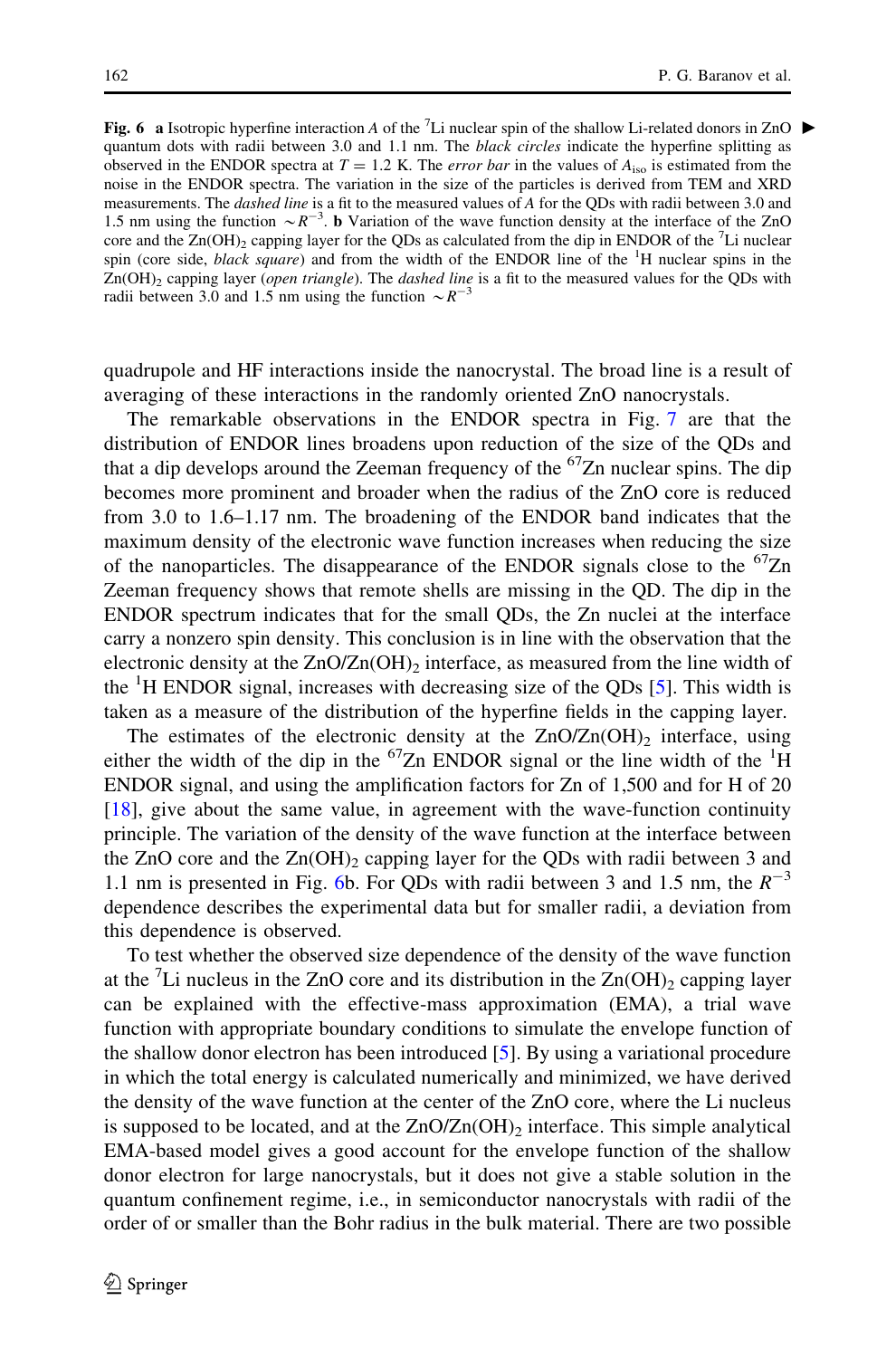

reasons for this failure. First, it is not permitted to use the bulk value for the effective mass of the electron. This parameter reflects the effect of the periodic potential of a (infinite) semiconductor crystal and this approximation breaks down for the nanometer-sized nanocrystal. In other words, the allowed values for the wave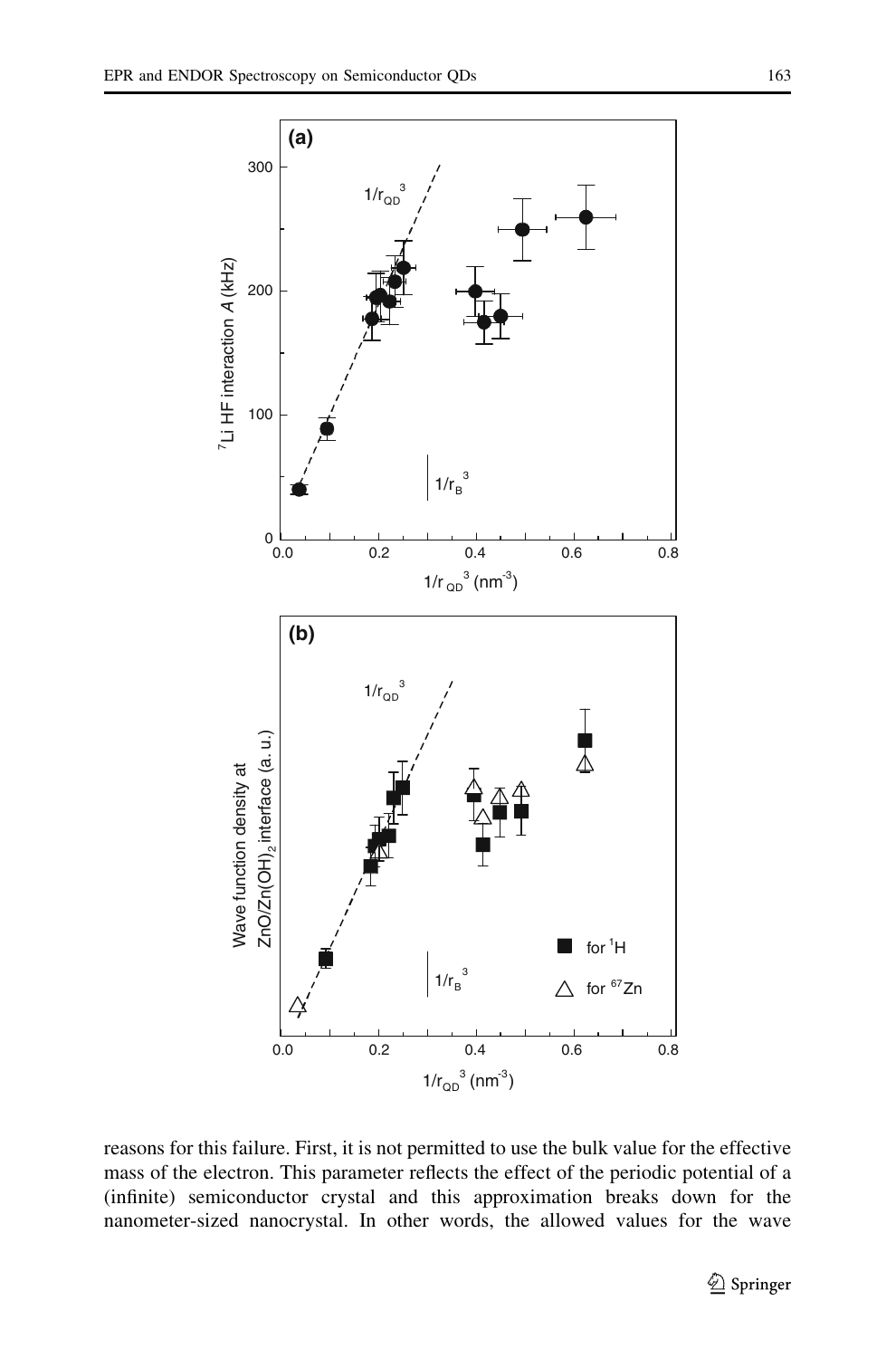<span id="page-13-0"></span>

Fig. 7 ENDOR spectra of the  $^{67}Zn$  nuclear spins in the ZnO quantum dots with radii of 1.17, 1.6 and 3.0 nm recorded at 94.9 GHz and  $T = 1.8$  K. Each spectrum consists of many unresolved lines placed symmetrically around the Zeeman frequency (marked by arrows) of the <sup>67</sup>Zn nuclear spins. In the *bottom* part the ESE-detected ENDOR signals of  $\frac{67}{2}$ n nuclei observed in the EPR signal of the shallow H-related donors in ZnO single crystals are presented as measured in three orientations  $[0^{\circ} (B \parallel c), 54^{\circ}]$  and  $90^{\circ}$  $(B \perp c)$ . These three recordings reveal the QI of the <sup>67</sup>Zn nuclear spins. In addition, the high-frequency part of the ENDOR spectrum with higher resolution is shown for  $\overline{B} \parallel c$ 

vector k become discrete and the energy eigenvalues are those for an electron of mass  $m<sub>0</sub>$  in a box. Secondly, the definition of a dielectric constant as a consequence of the Lorentz relation does not apply to our nanocrystal. As demonstrated in Ref. [[30\]](#page-32-0), the effective screening function in a confined system depends on the size of and on the position in the nanoparticle. It is concluded that the EMA-based model does not yield an appropriate description of the electronic wave function when the radius of the QD is reduced below the Bohr radius of the shallow donor. We believe that an appropriate description of the electronic wave function may be found by using molecular-cluster-type calculations as carried out by Melnikov and Chelikowsky [\[31](#page-32-0)] for the electronic wave function of shallow P donors in Si nanoparticles.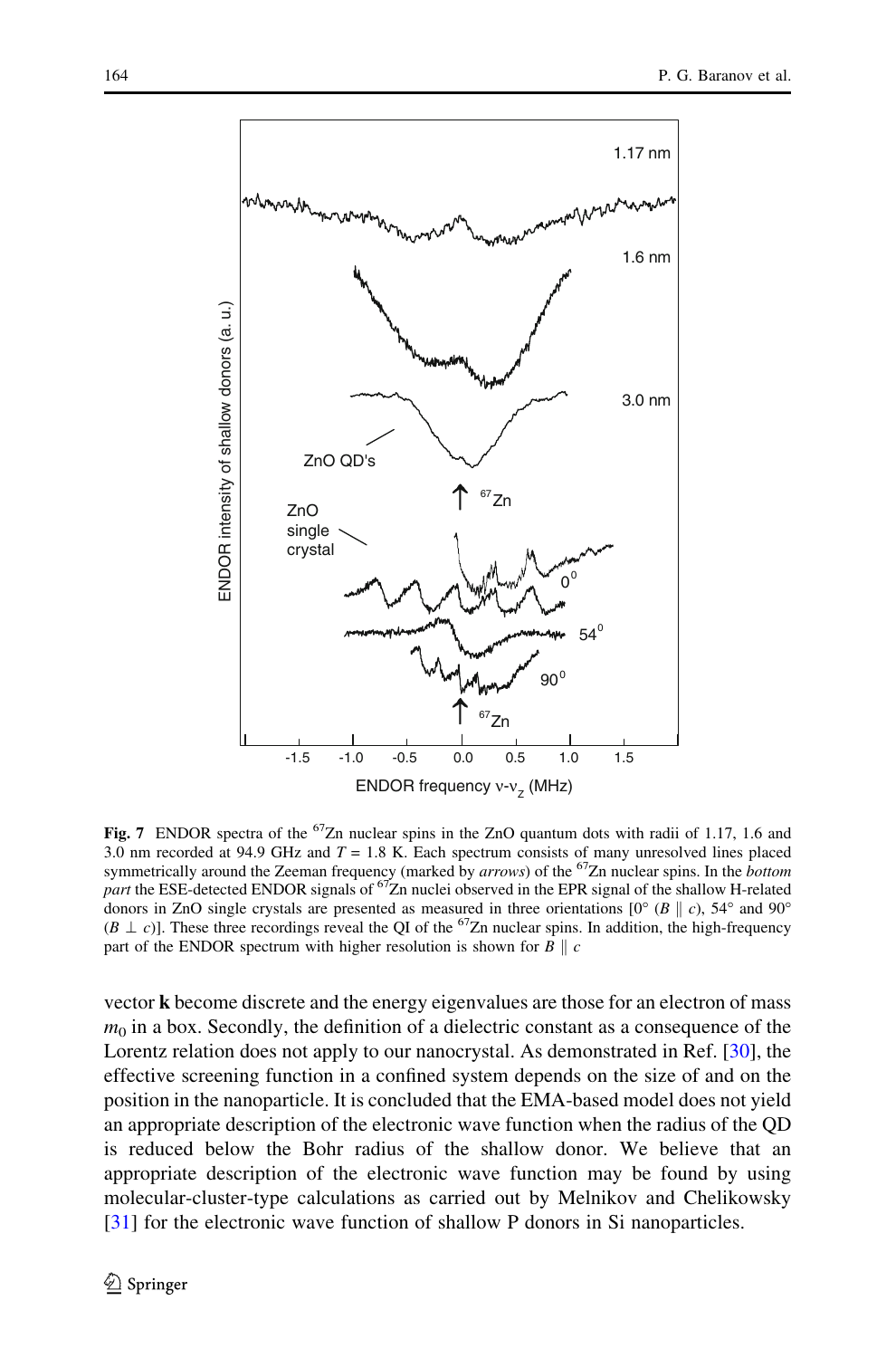The shallow character of the Li-related donor is also visible in the dependence of the g-factor on the size of the ZnO QD as shown in Fig. 8. In this figure we have also incorporated a recording of the EPR signal of the substitutional Al donor in ZnO nanocrystals. The shift of the  $g$ -factor towards the free-electron value when reducing the size of the nanoparticles is caused by the confinement of the hydrogenlike 1s-type wave function of shallow donors when the Bohr radius becomes comparable to the size of the nanocrystals. The effect is explained by the reduction of the admixture of valence-band states and higher-lying conduction bands into the lowest conduction band by the increase of the band-gap energy and the energy of higher-lying conduction bands upon the reduction of the size of the nanocrystals [\[32](#page-32-0)]. For comparison, the ESE-detected EPR spectra of the shallow hydrogenrelated donors in a single crystal of ZnO are presented in the top of Fig. 8 for several orientations of the magnetic field with respect to the  $c$ -axis. The frequency, the temperature and the magnetic-field scales are the same for ZnO QDs and for ZnO single crystals. Averaging of the signal, on the assumption that the ZnO



Fig. 8 ESE-detected EPR spectra of SDs in ZnO QDs with diameters of 1.17, 1.36, 1.73, 2.2, 2.8 and 3 nm recorded at 94.9 GHz and  $T = 2$  K. The *inset* shows the angular dependence of the ESE-detected EPR spectra of H-related SDs in ZnO single crystal presented on the same magnetic-field scale. The dashed line is the ESE-detected EPR spectra of ZnO:Al OD's. The *solid lines* are the ESE-detected EPR spectra of ZnO:Li QD's

 $\circledcirc$  Springer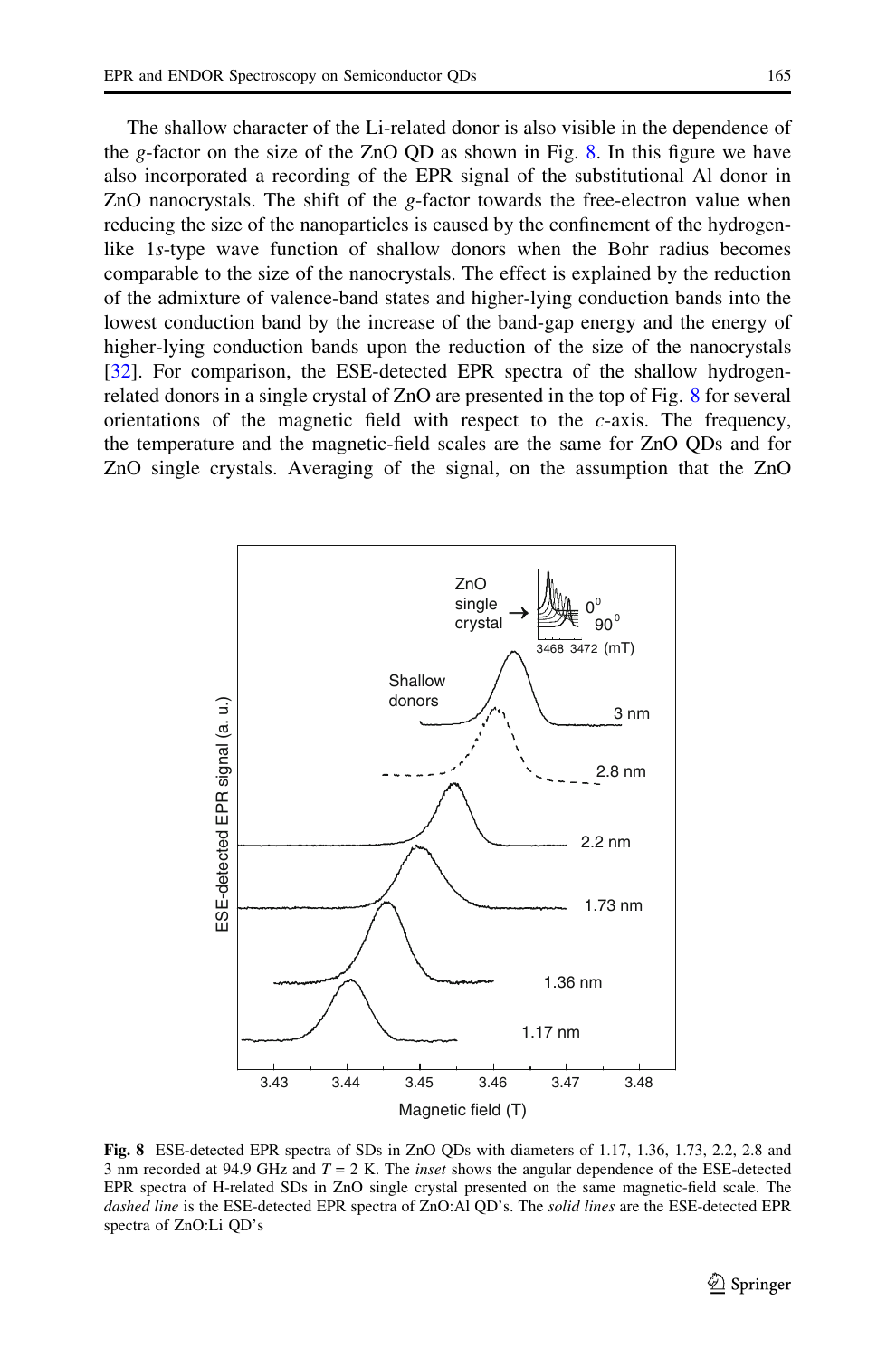nanocrystals are randomly oriented, gives a line width of about 3 mT. The size dispersion of the ZnO nanocrystals of about 5% is probably responsible for the additional broadening of the line.

Figure 9a shows the ESE-detected EPR spectrum of SDs in CdS quantum dots with radii of 1.65 and 1 nm registered after 30-min light excitation at 94.9 GHz and  $T = 2.0$  K. The influence of the confinement effect on the g-factor of these SDs is visible in Fig. 9b. In the same figure the dependence of the g-factor of the shallow Li-related donor on the size of ZnO QDs due to the confinement effect is also displayed. One can see that the data on ZnO and CdS QDs cannot be fitted with the same dependence. It remains for theoreticians to explain these different behaviors.



Fig. 9 a ESE-detected EPR spectra of SDs in CdS QDs with radii of 1.65 and 1.0 nm recorded at 94.9 GHz and  $T = 2.0$  K. **b** Dependence of the g-factor of the shallow donor on the size of ZnO QD. The upper scale gives a QD radius normalized to the Bohr radius  $r_B$  of the SD in the related bulk semiconductor. The left scale gives a g-factor shift of the SD in QD from  $g = 2.0$  normalized to that for the bulk material. The filled circle indicates the g-factor shift in CdS QDs on the normalized scale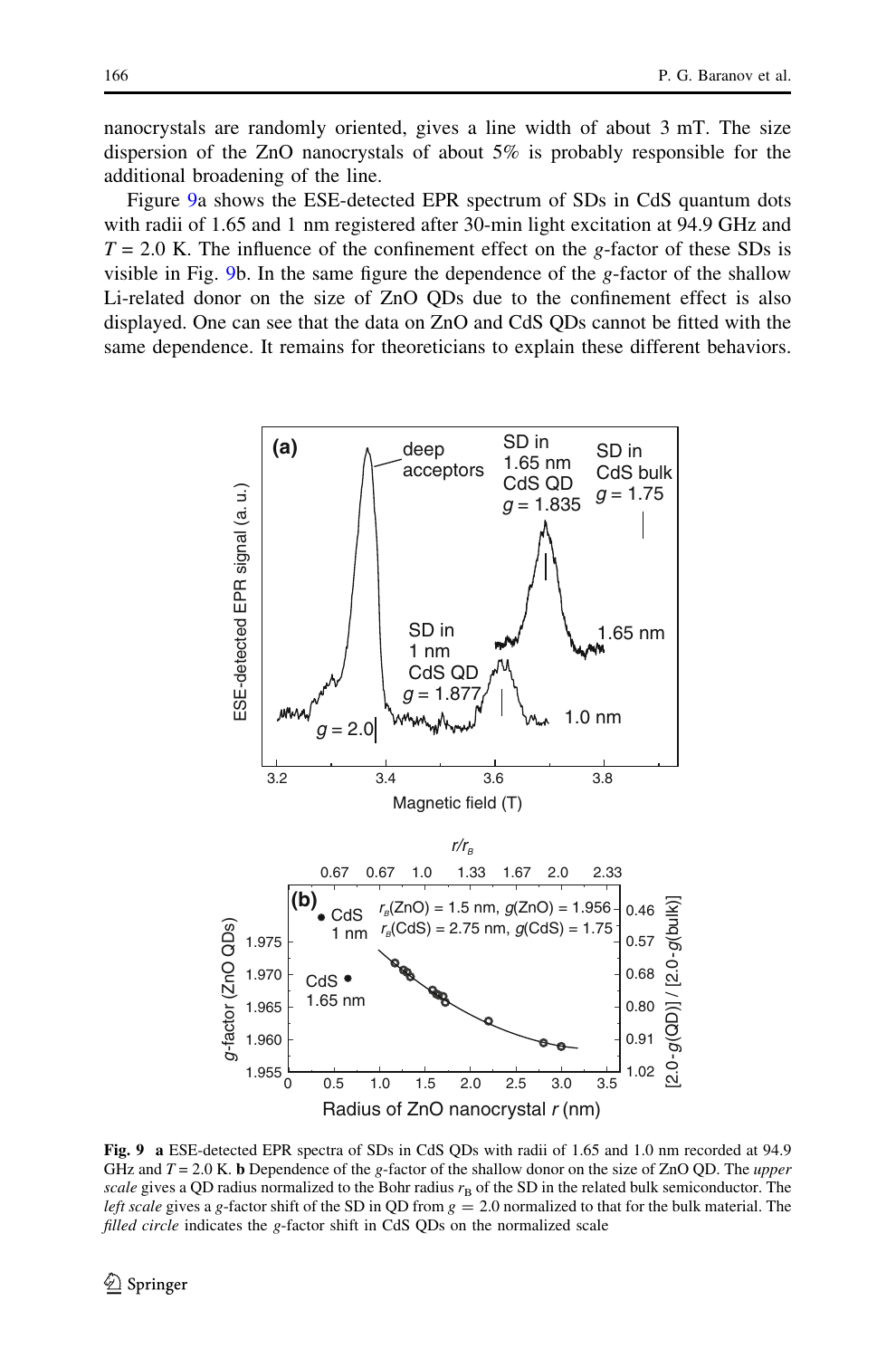### 3.3 Dynamic Nuclear Polarization (DNP) of Nuclear Spins

Figure [10](#page-17-0)a shows the ESE-detected EPR signal of the shallow Li-related donor in a dry powder of ZnO QDs with a diameter of 4 nm observed at a frequency of 94.9 GHz and a temperature of 1.5 K. Before the EPR experiment ultraviolet light illuminated the sample at 1.4 K during 30 min. The upper EPR line (1) in Fig. [10](#page-17-0)a is recorded without microwave pre-irradiation. The line is slightly asymmetric and its width is caused partly by the anisotropy of the g-tensor and partly by the distribution in size of about 10%. The dependence of the g-tensor on the size of the nanocrystals is caused by the confinement of the 1s-type electronic wave function of the shallow donor that has a Bohr radius comparable to the radius of the nanoparticles. Curve (2) in Fig. [10a](#page-17-0) is recorded immediately after continuous-wave (cw) microwave pre-irradiation during 3 min with a microwave power of 20 mW at the center of the unperturbed line (1). It is seen that after the irradiation a hole is burnt in the line and that simultaneously a new sharp peak (an "antihole") appears at the low-field side of the hole. The curve  $(2-1)$  represents the difference between curves (2) and (1) and clearly shows the antihole that arises in addition to the hole.

The creation of the hole and antihole in the EPR line is caused by DNP of the <sup>67</sup>Zn ( $I = 5/2$ ) nuclear spins and, as we will show below, of the <sup>1</sup>H ( $I = 1/2$ ) nuclear spins in the  $Zn(OH)$ <sub>2</sub> capping layer. The polarized nuclear spins create an internal magnetic field and, as a result, the resonance line of the electron spins, subjected to the microwave irradiation, shifts to a lower external field value resulting in the hole and the antihole in the inhomogeneously broadened EPR line. In the DNP process of shallow H donors in a single crystal of ZnO a similar effect was observed [[20\]](#page-32-0). Since the line width of the Li donor in the random sample of ZnO nanocrystals depends to a large extent on the anisotropy of the g-tensor, the hole in the line corresponds to electron spins of Li donors in ZnO particles with a given orientation of their hexagonal crystal axis with respect to the external magnetic field. The hole decays slowly and disappears in about 30 min. This disappearance is caused by the nuclear spin–lattice relaxation that gradually restores the non-thermal nuclear spin polarization to its equilibrium value.

The striking result is that the intensity of the induced hole depends on the orientation of dry powder sample. The hole was observed to disappear after a rotation by  $90^{\circ}$  but after the reverse rotation or a rotation by  $180^{\circ}$ , the hole reappears at the same position [[9\]](#page-31-0). The attractive feature of this experiment is that one can select a particular orientation of nanoparticles in a random sample.

Figure [10](#page-17-0)b shows effect of the relaxation of the polarized nuclear spins. This figure shows the EPR signal of the shallow donor in ZnO nanocrystals with a diameter of 4.2 nm induced by 3-min cw microwave pre-irradiation (20 mW) at 94.9 GHz and 2 K. The upper EPR line in Fig. [10](#page-17-0)b is recorded without preirradiation. The second recording from the top is obtained after cw microwave irradiation (20 mW) during 3 min at the center of the unperturbed line. It is seen that a hole is burned in the center of the line where the irradiation took place. The spectrum labeled by (0) in Fig. [10](#page-17-0)b represents the difference between two upper curves. Curves labeled  $(4)$ ,  $(9)$ ,  $(13)$ ,  $(27)$ ,  $(40)$ , and  $(74)$  in Fig. [10](#page-17-0)b are recorded 4,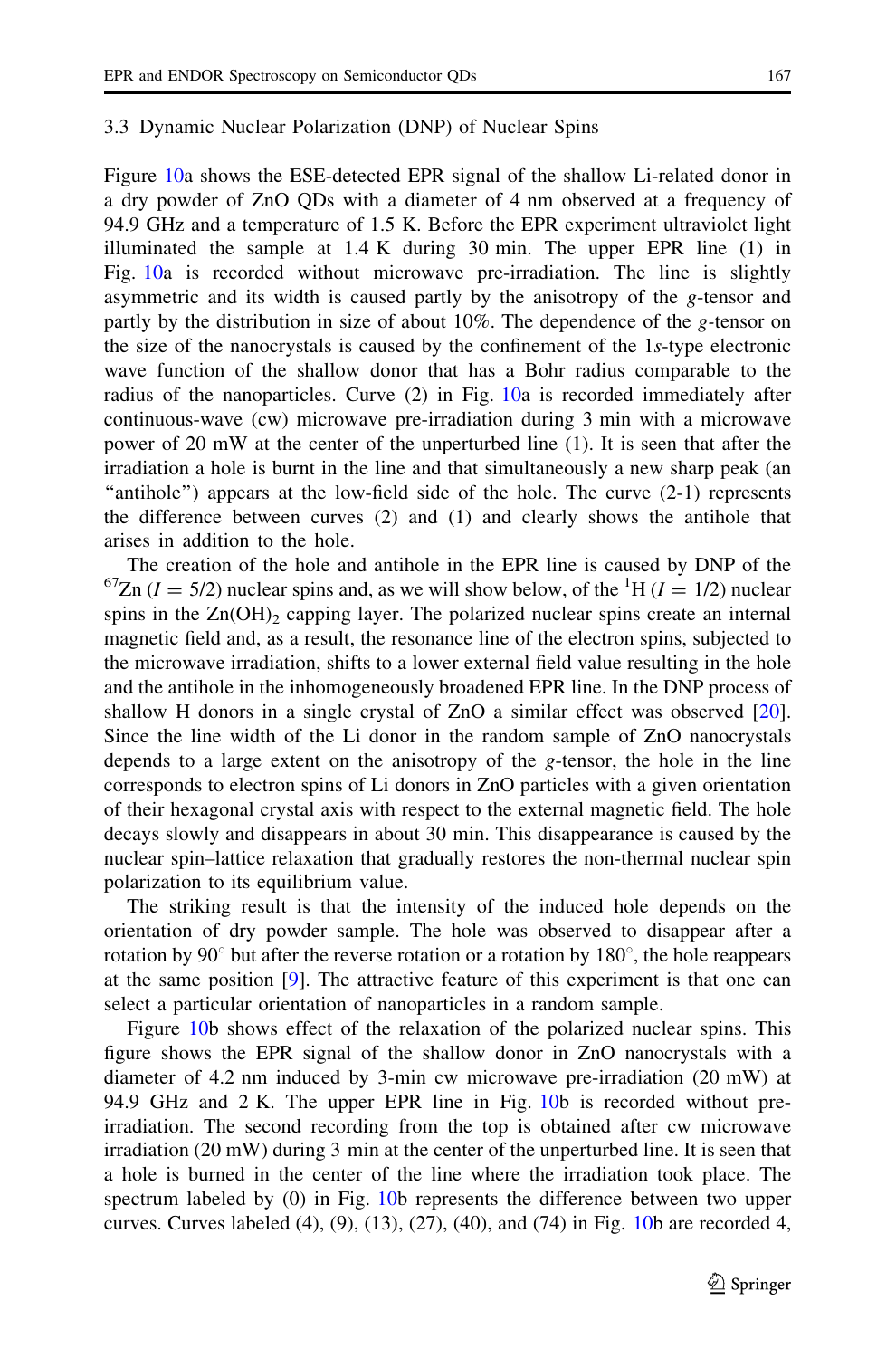<span id="page-17-0"></span>Fig. 10 a Effect of cw resonant microwave irradiation on the line shape of the ESE-detected EPR  $\blacktriangleright$ spectrum of the shallow Li-related donor in ZnO ODs with a diameter of 4 nm at 94.9 GHz and  $T = 2$  K. The upper EPR line  $(I)$  is recorded without pre-irradiation. The spectrum labeled by  $(2)$  is recorded immediately after 20 mW cw microwave irradiation during 3 min at the center of the unperturbed line (1). Curve  $(2-1)$  represents the difference between curves (2) and (1). It is seen that a hole is burnt and an antihole develops. b Relaxation of polarization in the EPR signal of the shallow donor in ZnO nanocrystals with a diameter of 4.2 nm induced by 3-min cw microwave irradiation (20 mW) at 94.9 GHz and  $T = 2$  K. The upper EPR line is recorded without pre-irradiation. The second recording from the *top* is obtained after cw microwave irradiation during 3 min at the center of the unperturbed line. The spectrum labeled by  $(0)$  represents the difference between two upper curves. Curves  $(4)$ ,  $(9)$ ,  $(13)$ ,  $(27)$ ,  $(40)$ , and (74) are recorded 4, 9, 13, 27, 40 and 74 min after the pre-irradiation, respectively (the upper unperturbed line was subtracted from each spectrum). It is seen that slowly the hole and the ''antihole'' decrease and the EPR spectrum recovers its initial unperturbed form

9, 13, 27, 40 and 74 min after the pre-irradiation, respectively (the upper unperturbed line was subtracted from each spectrum). It is seen that slowly the hole and the "antihole" decrease and the EPR spectrum recovers its initial unperturbed form. One can see that it takes about 75 min for the hole and the ''antihole'' to relax back to the original zero value. It should be noted that the relaxation of the polarized nuclear spins back to their equilibrium values strongly depends on the size of the nanocrystals. The relaxation time decreases for smaller QDs, e.g., for the ZnO nanocrystals with a diameter of 2.8 nm, it takes about 30 min for the hole in the EPR line to relax back to its original zero value.

In Fig. [11a](#page-19-0) it is shown how the hole and the antihole shift through the inhomogeneous EPR line of ZnO QDs with a diameter of 2.8 nm, by exposing the samples to subsequent pre-irradiations with cw microwaves. The lowest curve in Fig. [11](#page-19-0)a is recorded without pre-irradiation. The first curve above the lowest one is recorded after cw microwave irradiation (20 mW) during 3 min at the center of the unperturbed line. The next curve is obtained after cw microwave irradiation during 3 min at the peak of the antihole. This procedure is repeated and finally the antihole stabilizes at a position shifted by 7 mT. In Fig. [11](#page-19-0)b the shift of the hole and the antihole versus the number of 3-min cycles of microwave pre-irradiation is shown for the shallow donor in ZnO QDs with diameters of 2.8, 3.4, and 4.2 nm [\[9](#page-31-0)]. For comparison, a similar curve is shown for the shift of the EPR line of the shallow donor in a single crystal of  $ZnO$  [[20](#page-32-0)]. It is seen that for particles with an average diameter of 4.2 nm, the maximum shift is about the same as for the single crystal but that the shift increases considerably when performing the experiments on nanocrystals with diameters of 3.4 and 2.8 nm. In the next paragraphs we will present arguments to explain the increase of this shift by DNP of the  $67Zn$  nuclear spins and of the <sup>1</sup>H nuclear spins in the  $Zn(OH)_2$  capping layer, in combination with the effect of confinement of the electronic wave function of the shallow donor.

To check whether a polarization of the  ${}^{1}H$  nuclear spins affects the resonance line of the electron spin we have carried out ENDOR experiments on the protons. Curve (1) in Fig. [12a](#page-20-0) represents again the unperturbed EPR line. Curve (2) is the result obtained after 3 min of microwave irradiation at the peak of the line. Curve (3) is recorded after 3 min of microwave irradiation at the peak of curve 2. In Fig. [12b](#page-20-0) the ENDOR signals of the  ${}^{1}H$  nuclear spins detected in curves (1), (2) and (3) of Fig. [12](#page-20-0)a at the positions indicated by the bar are presented. First of all, it is seen that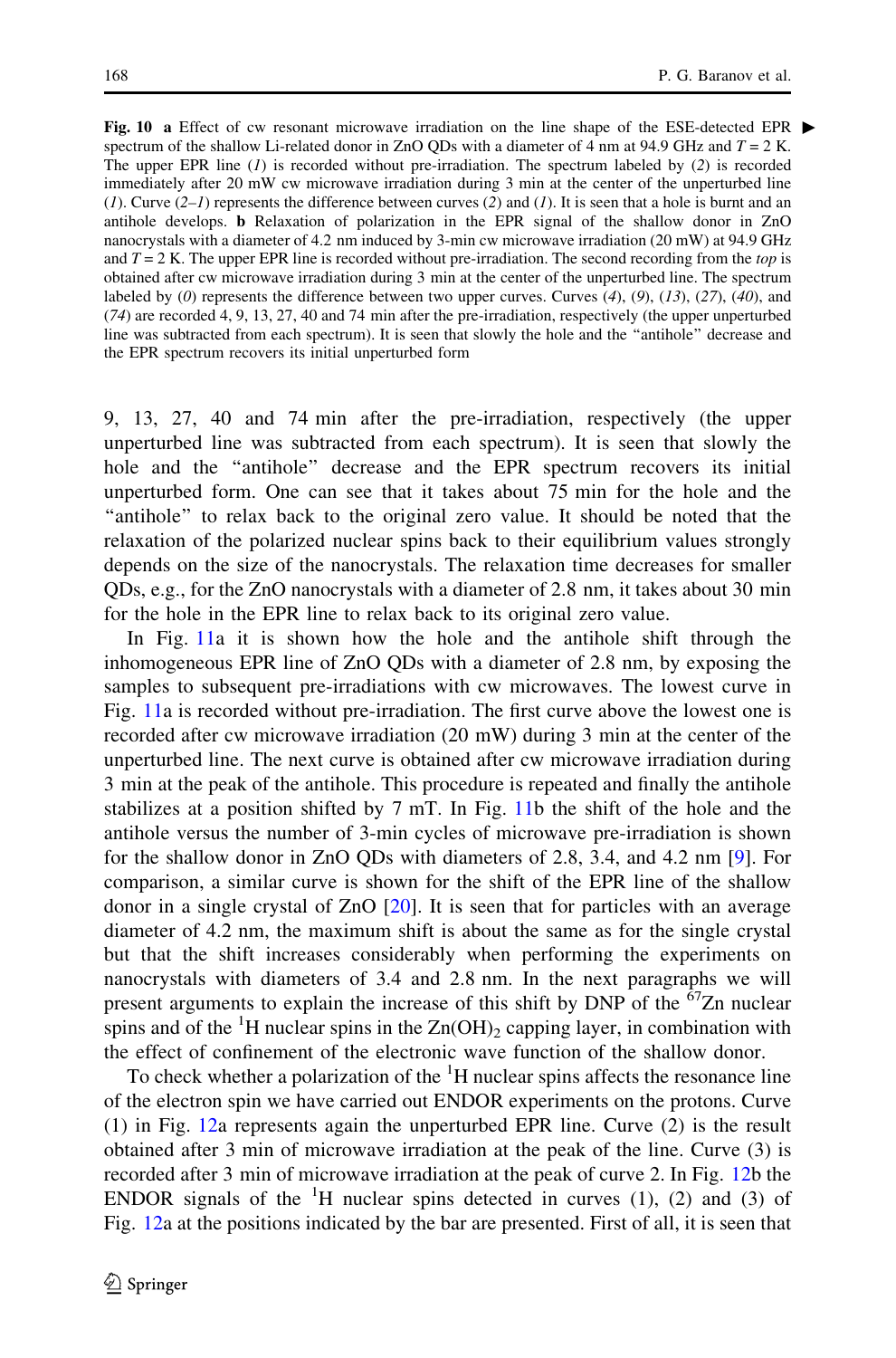

strong ENDOR signals are obtained around the Zeeman frequency of the <sup>1</sup>H nuclear spins, indicating that the wave function of the shallow donor extends into the capping layer. Second, the resonance frequency of the  ${}^{1}H$  nuclear spins shifts to the higher frequency when the magnetic field at which the ENDOR experiment is carried out moves to the lower field values. We explain this behavior by the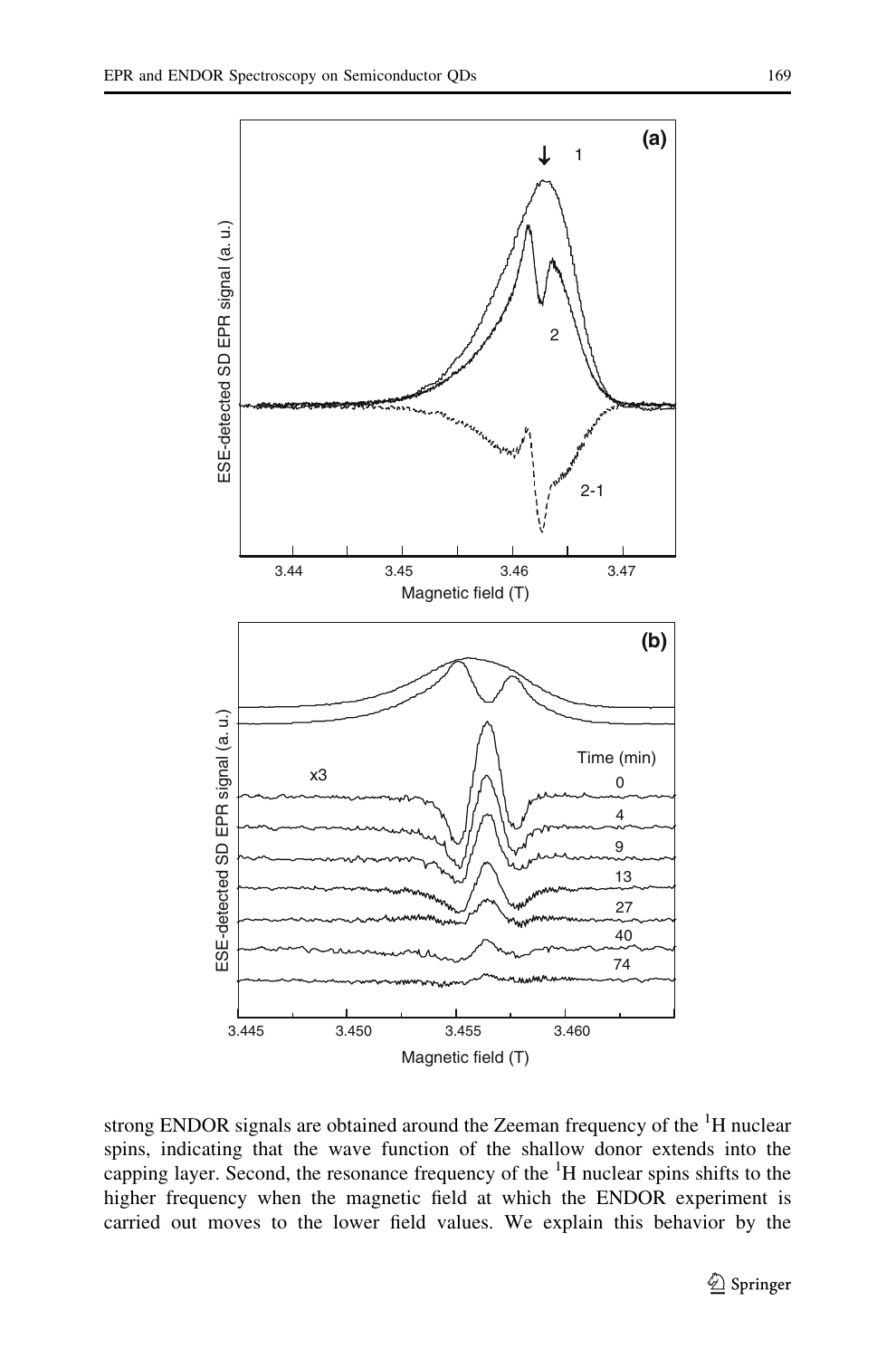<span id="page-19-0"></span>polarization of the <sup>1</sup>H nuclear spins, which produces an internal field and thus shifts their resonance frequency to the higher values.

The experiments presented above demonstrate that the  ${}^{67}Zn$  as well as the  ${}^{1}H$ nuclear spins become polarized when saturating the EPR transition of the shallow donor in the ZnO QDs. The dynamic polarization of the  ${}^{67}Zn$  nuclear spins shows the same behavior as observed for the  $67$ Zn spins in a single crystal of  $\overline{Z}$ nO doped



Fig. 11 a Shift of the hole in the EPR transition of the shallow Li donor in ZnO QDs with a diameter of 2.8 nm induced by cw microwave irradiation at 94.9 GHz and  $T = 2$  K. The *lowest* EPR line is recorded without pre-irradiation. The second recording from the bottom is obtained after cw microwave irradiation during 3 min at the center of the unperturbed line. The next curves are observed after cw microwave irradiation during 3 min at the maximum of the antihole of the previous recording. Finally, the antihole stabilizes at a position shifted by 7 mT with respect to the original position. b Shift of the hole and the antihole versus the number of 3-min cycles of cw microwave irradiation in the 94.9 GHz EPR line of shallow Li-related donors in ZnO QDs with a diameter of 2.8, 3.4 and 4.2 nm, and that of the shallow H donors in a ZnO single crystal.  $T = 2$  K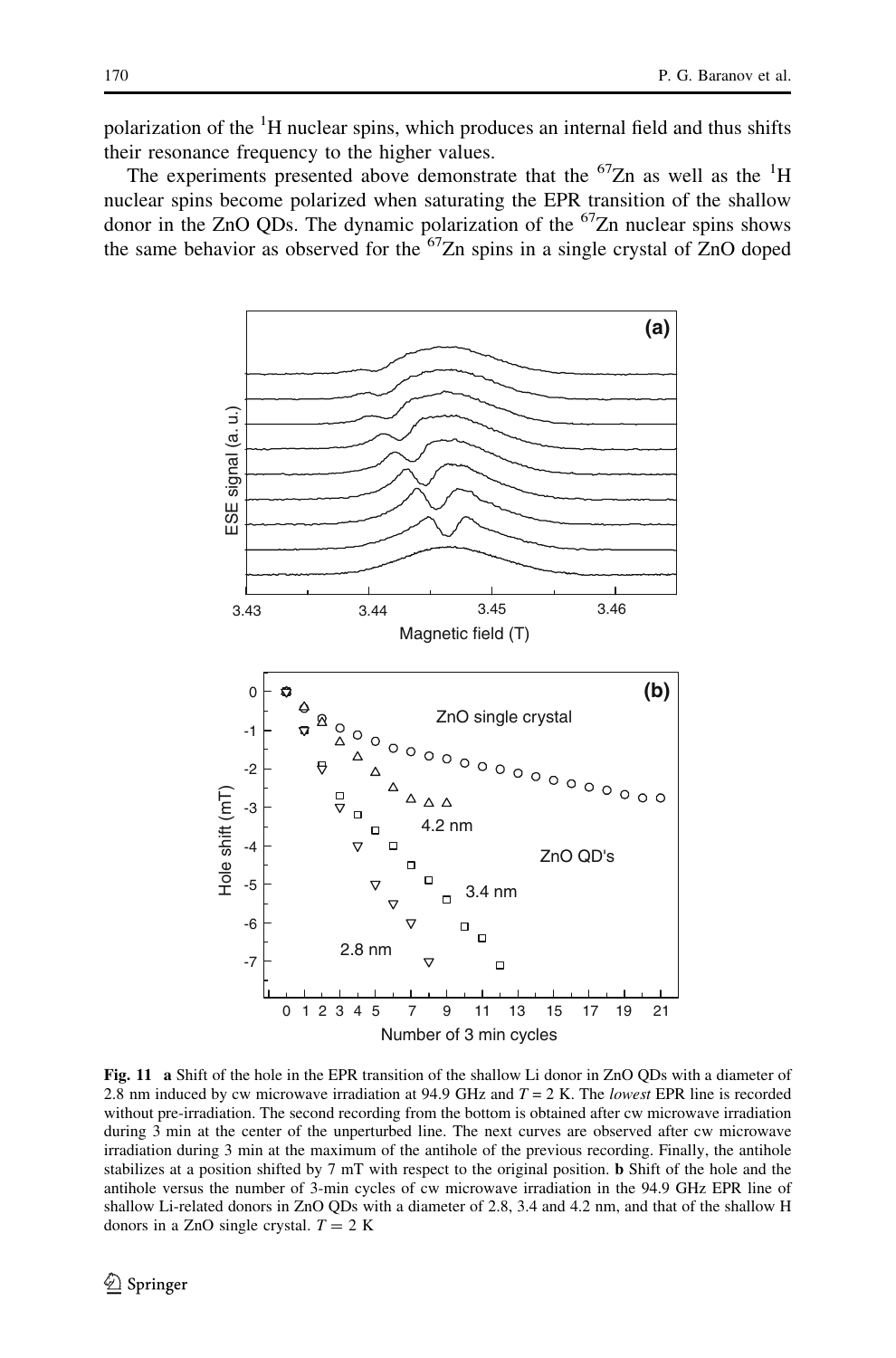<span id="page-20-0"></span>

Fig. 12 a Curve  $(1)$  represents the unperturbed EPR transition of the shallow donor in ZnO QDs with a diameter of 3.4 nm. Curve (2) is obtained after cw microwave irradiation during 3 min at the center of the unperturbed EPR line. Curve  $(3)$  is recorded after cw microwave irradiation during 3 min at the peak of the antihole in curve (2). The *bars* indicate the positions at which the ENDOR spectra displayed in **b** are taken.  $v = 94.9$  GHz,  $T = 2$  K. b ENDOR spectra of <sup>1</sup>H nuclei detected in the EPR transition of the shallow donor in ZnO QDs with a diameter of 3.4 nm at different magnetic-field positions in the EPR line as indicated in Fig. 12a

with the shallow donor  $[20]$  $[20]$ . In particular, the maximum shift of the hole observed in the ZnO nanoparticles with a diameter of 4.2 nm is the same as the shift of the EPR line of the shallow donor in the single crystal of ZnO. This is reasonable because it was shown that in the case of the ZnO single crystal the maximum shift of 2.8 mT could be simulated by considering the complete polarization of all  $^{67}Zn$ spins in a sphere with a radius of about 2.0 nm [[20\]](#page-32-0). When the diameter of the QD becomes smaller, a considerable increase of the maximum shift the hole is observed (see Fig. [11b](#page-19-0)). In principle, there are two possible explanations for this observation. First, it is known from previous experiments (Sect. [3.2](#page-10-0)) that, as a result of the confinement, the density of the wave function at the position of the  $^{67}Zn$  spins in the QD increases when the radius of the particles becomes of the order of the Bohr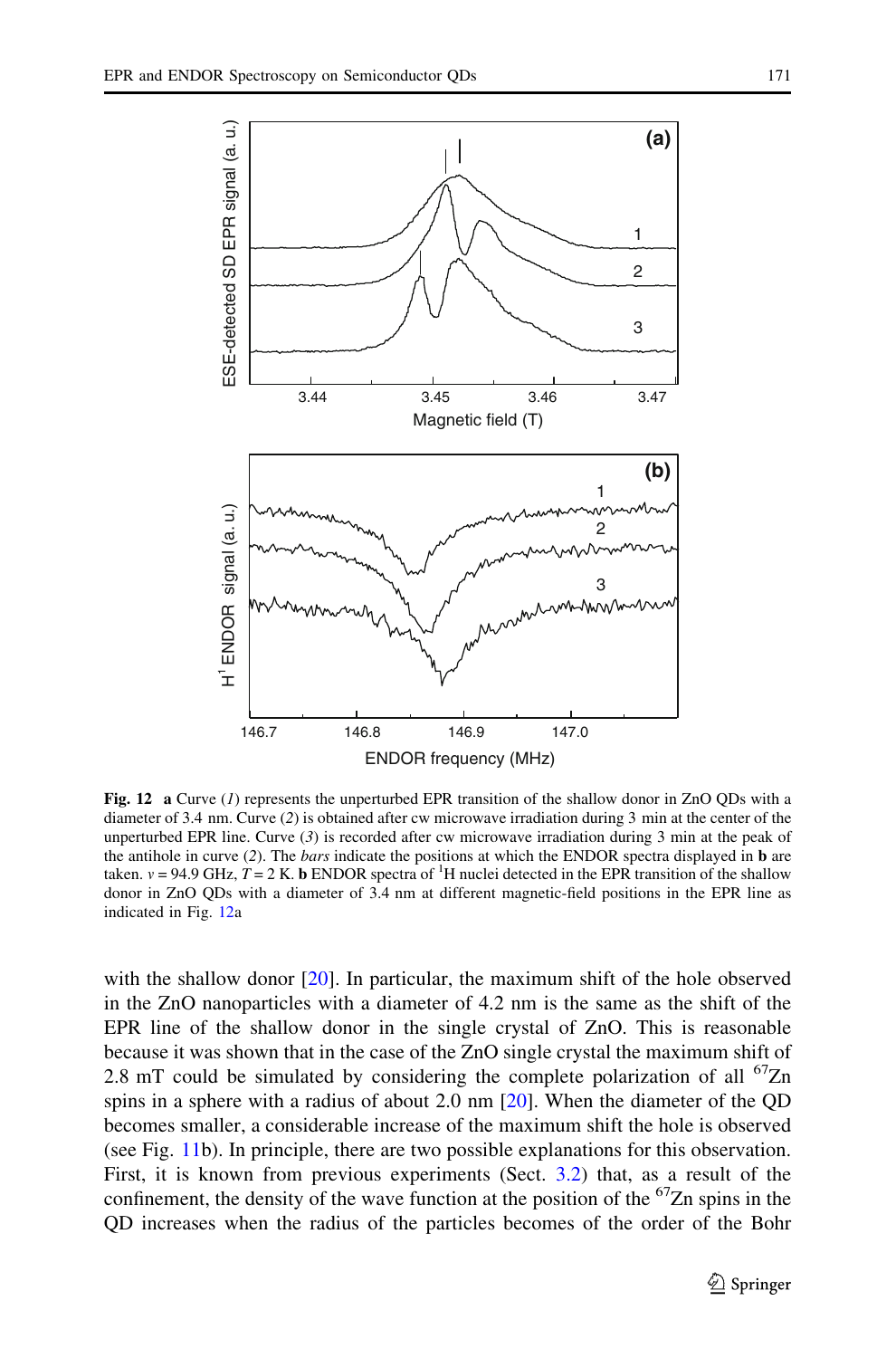radius or smaller [[7\]](#page-31-0). As a result, the hyperfine interaction increases and thus the shift of the resonance field of the electron spin increases when the nuclear spins become polarized. We have carried out a numerical calculation of the local field in the ZnO QDs with a diameter of 2.8 nm produced by a complete polarization of the  $67Zn$  nuclear spins. This calculation was performed in the same way as for the shift of the EPR line observed for the shallow donor in a single crystal of ZnO [\[20](#page-32-0)]. The only differences are that we took into account the effect of confinement of the electronic wave function and the resulting increase of the hyperfine interaction with the  $^{67}Zn$  nuclear spins and that only about 7 shells of  $Zn$  atoms have to be considered in the 2.8 nm particles. The resulting shift amounts to 3.0–4.0 mT, depending somewhat on the estimated value of the Bohr radius. The second possibility is that the  ${}^{1}H$  nuclear spins in the  $Zn(OH)_2$  capping layer also become polarized. When assuming a monolayer of  $\text{Zn}(\text{OH})_2$  with completely polarized <sup>1</sup>H spins and a hyperfine interaction of about 100 kHz, as derived from the width of the ENDOR lines in Fig. [2c](#page-6-0), we estimate that these polarized  ${}^{1}H$  nuclear spins produce a maximum hole shift of about 1–2 mT in the 2.8 nm ZnO nanoparticles. The conclusion is that the increase of the shift of the hole when reducing the size of the QD is a result of both the increase of the hyperfine interaction with the polarized  ${}^{67}Zn$  nuclear spin in the ZnO core and the polarization of the  ${}^{1}H$  nuclear spins in the  $Zn(OH)$ <sub>2</sub> capping layer.

The polarization of the  $^{67}Zn$  nuclear spins in the case of the shallow donor in the single crystal of ZnO is caused by an Overhauser effect [[20,](#page-32-0) [33](#page-32-0)]. Here a crossrelaxation process, in which electron spins and nuclear spins undergo flip-flop motions, transfers the electron spin polarization to the nuclear spins upon saturation of the electron spin transition. To make this process efficient, a rapid modulation of the hyperfine interaction is required to induce a fast spin–lattice relaxation rate of the electron spins and a fast cross-relaxation rate, i.e., a fast flip-flop motion. In semiconductors this modulation is provided by the rapid motion of conduction electrons or by the exchange interaction of shallow donors that at high concentrations have a sufficient overlap of their wave function [\[34](#page-32-0), [35](#page-32-0)]. Since the shallow donors in bulk ZnO are at low concentration and do not show any sign of a rapid exchange, it was proposed that the modulation of the hyperfine interaction is caused by the fluctuations of the zero-point vibrations of the phonon system. This seems a reasonable suggestion because at the high magnetic field (10 T) and low temperatures (5 K), at which the experiments were carried out, the Boltzmann factor is no less than 20 and the spontaneous-emission processes dominate the onephonon-type spin–lattice relaxation of the electron spins.

In the ZnO nanocrystals, only one donor electron spin is present in a particle and the effect of exchange resulting from an overlap of electronic wave functions can be excluded. Since here the EPR experiments are carried out at 95 GHz in a magnetic field of  $3.4$  T and at temperatures of  $1.5-2.0$  K spontaneous-emission-type processes are also expected to dominate the spin–lattice relaxation. At 95 GHz the typical wavelength of phonons in ZnO nanocrystals required to induce the onephonon relaxation process of the electron spin of the shallow Li donor is determined by the velocity of sound in this material. When using the value  $v = 3 \times 10^3 \text{ ms}^{-1}$ as a reasonable estimate of this velocity one derives that the wavelength of phonons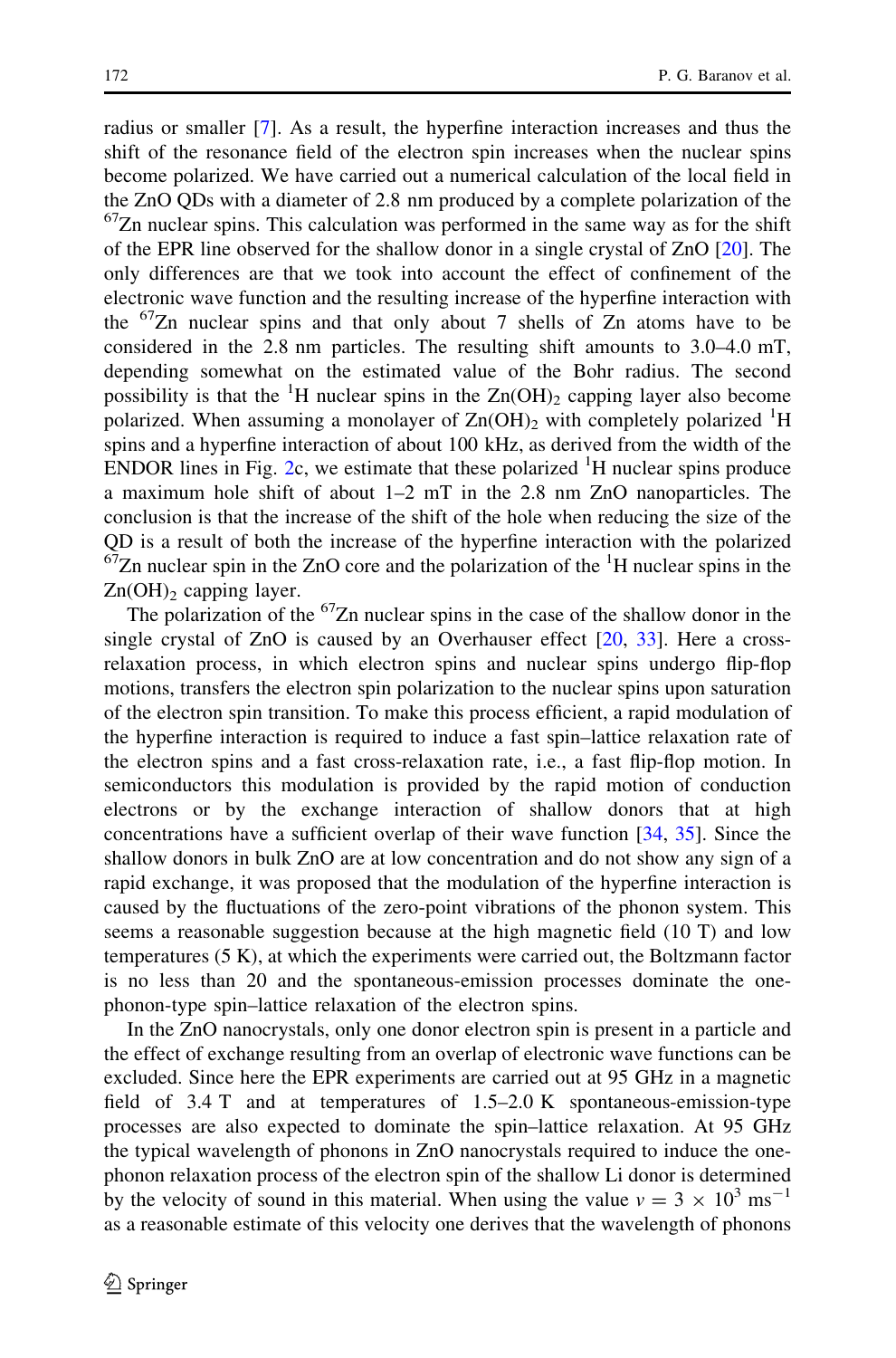<span id="page-22-0"></span>at 95 GHz, the frequency at which the EPR experiments are carried out, is about 30 nm, i.e., about ten times larger than the average size of the nanoparticles. We thus conclude that the phonons required to induce the one-phonon-type spin–lattice and cross relaxation do not fit into the particles. The remarkable observation is that the spin–lattice relaxation rates observed for the shallow H-donor in the bulk ZnO single crystal and for the shallow Li-donor in the ZnO nanocrystal at low temperature are about the same (about  $10^3 \text{ s}^{-1}$ ). To explain the relatively fast onephonon-type spin–lattice relaxation of the shallow Li-donor in the ZnO nanocrystals we propose that in the dry powder, used in the experiments, the particles are in physical contact with each other and therefore the phonons are not confined to one particle. To check whether this explanation is correct it would be attractive to perform similar experiments on samples of ZnO nanoparticles dissolved in an organic glass. In such a sample the velocity of sound in the ZnO particles is much higher than in the glassy host material and one may expect that phonons will reflect at the interfaces, thus leading to a better confinement of the phonons in the ZnO nanoparticles. A measurement of the spin–lattice relaxation of the shallow donor as a function of the size of the nanoparticles could then be used to confirm the validity of this contention and would allow for a measurement of the distribution of phonon modes in the nanocrystals.

### 3.4 Deep-Level Acceptors in ZnO Quantum Dots

The EPR signal (II) in Fig. [1](#page-5-0), which is presented on an enlarged scale in Fig. 13, exhibits a nearly isotropic hyperfine splitting that suggests a hyperfine interaction with a nucleus of spin  $I = 3/2$  with an almost 100% abundance. This observation favors a Na-related center and indeed the ENDOR spectrum of this EPR signal



Fig. 13 EPR spectrum of deep acceptors in the core of ZnO nanocrystals with radii of 1.5 nm taken at 94.9 GHz and  $T = 1.5$  K. The simulations for the Li<sub>Zn</sub> deep acceptors (*dashed line*) and for the V<sub>Zn</sub> deep acceptors (dotted line) have been made using the parameters from Refs. [[37,](#page-32-0) [38](#page-32-0)]. The *dashed-dot line* is the result of a fitting using  $g_{\parallel} = 2.0033$  and  $g_{\perp} = 2.0205$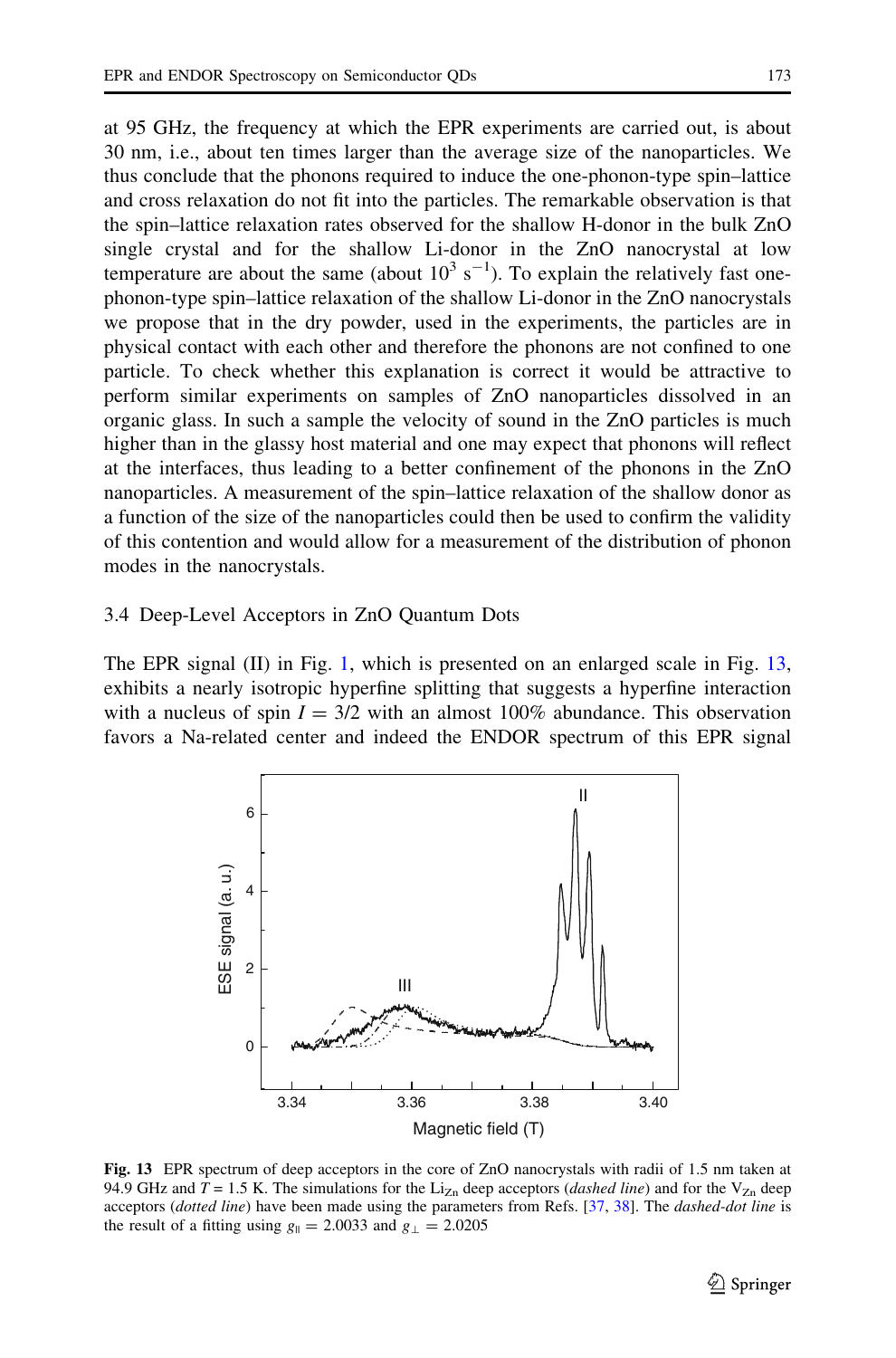reveals two transitions at 4.2 and 72.0 MHz as shown in Fig. [14a](#page-24-0). These two ENDOR frequencies are given by  $v_{\text{ENDOR}} = h^{-1} |g_n \beta_n B_0 \pm A/2|$ , when the quadrupole interaction is neglected and where  $g_n \beta_n B_0/h$  is the Zeeman frequency for sodium. We thus find for the hyperfine constant  $A = 67.8$  MHz, which corresponds to a HF splitting of 2.4 mT as observed in the EPR line shape. This splitting of 2.4 mT is about 7% of the HF constant for free Na<sup>0</sup> [\[36](#page-32-0)].

The conclusion that this deep Na-related center is located close to or at the  $ZnO/Zn(OH)$ <sub>2</sub> interface is drawn from the observation that not only the ENDOR signals of the <sup>23</sup>Na ( $I = 3/2$ ) nucleus can be observed in the EPR signal (II) but also the ENDOR signal of <sup>1</sup>H ( $I = 1/2$ ) nuclear spins (see curve (1) in Fig. [14](#page-24-0)b). The line width of 1.0 MHz is about 8 times larger than that of the  ${}^{1}H$  ENDOR signals observed in the ESE-detected EPR signal of the shallow donor (see curve (2) in Fig. [14](#page-24-0)b). This shows that the density of the electronic wave function of the Na-related acceptor is relatively large in the  $Zn(OH)_2$  capping layer.

Figure [13](#page-22-0) also shows the EPR signal of an additional deep acceptor with a g-factor that is typical for deep acceptors in ZnO bulk material [signal (III) in Figs. [1](#page-5-0) and [13](#page-22-0)]. We note that three types of deep acceptors in ZnO have similar structures and g-values. These centers are, respectively, the substitutional Li or Na impurity ( $Li_{Zn}$  or Na<sub>Zn</sub>), or the Zn vacancy ( $V_{Zn}$ ) [\[37](#page-32-0), [38](#page-32-0)]. ZnO has a wurtzite structure, with the Zn ions surrounded by distorted tetrahedrons of oxygen ions. The hole in the three centers is located on one of the  $O^{2-}$  ligands and one thus has an  $O^-$  ligand with the unpaired spin located on one of the four p-bonds. There are three non-axial bonds that do not possess perfect axial symmetry and the g-tensor of a hole on one of these three oxygen atoms is described by three different principal values  $g_Z$ ,  $g_X$  and  $g_Y$ . The oxygen in the c-axis direction is nonequivalent to the other three oxygen atoms, and the g-tensor for a hole on this oxygen atom can be described by  $g_{\parallel}$  and  $g_{\perp}$ . For the Li<sub>Zn</sub> or Na<sub>Zn</sub> impurities, the preferred site is the axial oxygen atom due to the energy difference between the axial and the non-axial states. For the  $V_{Zn}$  acceptor only the non-axial state was observed in bulk ZnO [[38\]](#page-32-0).

We have compared the line shape of the EPR signal in Fig. [13](#page-22-0) with a simulated curve using the known anisotropy of the g-tensor of the deep  $Li_{Zn}$  and  $V_{Zn}$  acceptors [\[37](#page-32-0), [38\]](#page-32-0) and assuming that the ZnO nanoparticles are randomly oriented. In Fig. [13](#page-22-0) we present the simulations for the EPR line shapes of the deep  $Li_{Zn}$  acceptors with axial symmetry (dashed line) and for the Zn vacancy  $(V_{Zn})$  deep acceptor (dotted line). The parameters used for Li<sub>Zn</sub> are  $g_{\parallel} = 2.0028$ ,  $g_{\perp} = 2.0253$  and for V<sub>Zn</sub>  $g_Z = 2.0033$ ,  $g_X = 2.0192$ ,  $g_Y = 2.0188$  [[37,](#page-32-0) [38\]](#page-32-0). The dashed-dotted line in Fig. [13](#page-22-0) results from a simulation using  $g_{\parallel} = 2.0033$ ,  $g_{\perp} = 2.0205$ . In all simulations a line width of 5 mT was assumed. From a comparison of the simulated and the experimental curves we conclude that the EPR line in Fig. [13](#page-22-0) originates either from the deep  $V_{Zn}$  or the deep  $Li_{Zn}$  acceptor, or a combination of these two centers. The simulated EPR spectrum of the Na<sub>Zn</sub> acceptor considerably deviates from the experimental spectrum. The shape and position of the signal III in Fig. [13](#page-22-0) is slightly sample dependent, and we conclude that the main contribution to the signal is coming from the deep Zn vacancy acceptor which might be introduced during the growth of the nanocrystals. This would thus represent the first direct observation of a vacancy in semiconductor nanocrystals induced during the nanocrystal growth.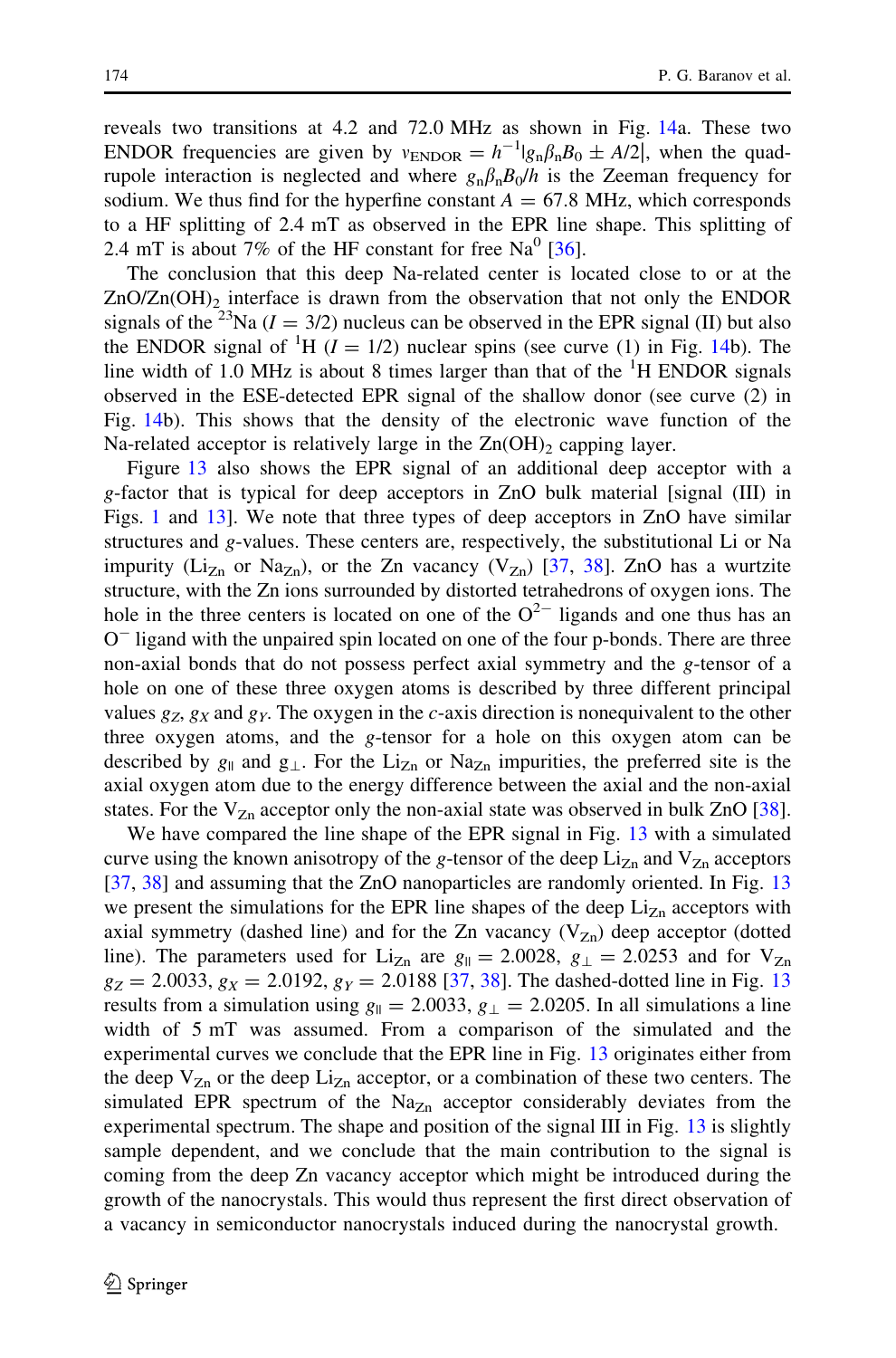<span id="page-24-0"></span>

Fig. 14 a ESE-detected ENDOR signals of <sup>23</sup>Na nuclei as observed in the EPR signal of a deep Narelated acceptor center in ZnO quantum dots. The sample has been illuminated during 30 min with UV light prior to the EPR and ENDOR recording ( $v = 94.9$  GHz,  $T = 2$  K). **b** ENDOR transition of the <sup>1</sup>H nuclear spin observed at 94.9 GHz in the EPR signal (II) of the deep Na-related acceptor  $(1)$  and in the EPR signal (I) of the shallow Li donor (2)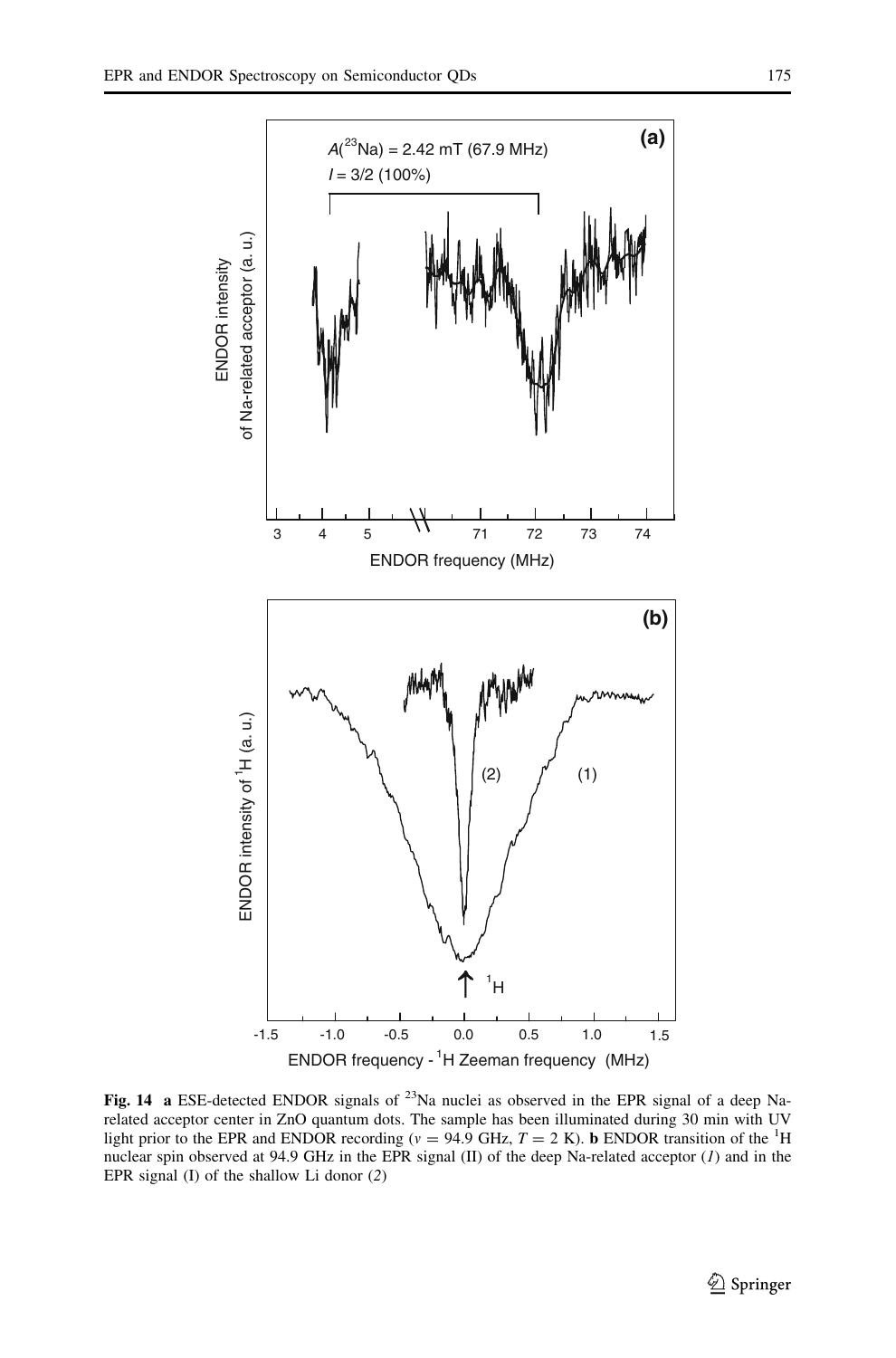### 3.5 Donor–Acceptor Pairs in the Confined Structure of ZnO Quantum Dots

Exchange-coupled donor–acceptor (or electron–hole) pairs in semiconductors are observable in the EPR spectrum when the electronic wave functions of the donor and acceptor start to overlap significantly. In intentionally doped semiconductors these pairs are difficult to observe because the concentration of donors and acceptors has to be relatively high. An interesting case is formed by the Frenkel pairs (for example in ZnSe [[38\]](#page-32-0)). These pairs consist of a Zn vacancy and a Zn interstitial  $(V_{Zn}-Zn_i)$  which stabilize at such a short mutual distance that the exchange interaction, resulting from the overlap of the wave functions, forms the dominant term in the spin Hamiltonian. This spin Hamiltonian then takes the form

$$
H = g_{\rm D} \beta_{\rm e} \mathbf{B} \cdot \mathbf{S}_{\rm D} + g_{\rm A} \beta_{\rm e} \mathbf{B} \cdot \mathbf{S}_{\rm A} + J \mathbf{S}_{\rm D} \cdot \mathbf{S}_{\rm A}.
$$
 (3)

Here the first two terms at the right side describe the Zeeman energies of the donor and acceptor with electron spins  $S_{\text{D}} = S_{\text{A}} = \frac{1}{2}$  and g-factors  $g_{\text{D}}$  and  $g_{\text{A}}$ . J is the isotropic exchange interaction between the donor and the acceptor. For large values of J such that

$$
|J| \gg |g_D - g_A| \beta_e B,
$$

where  $\beta_e$  and B are the Bohr magneton and the magnetic field, respectively, a single EPR signal arises at the mean g-value  $g_P = (g_D + g_A)/2$  [\[39–41](#page-32-0)].

In nominally undoped ZnO crystals, the EPR signal of interstitial hydrogen shallow donors has recently been observed  $[18]$  $[18]$ . The Bohr radius of the hydrogenlike 1s-type wave function of this interstitial-hydrogen donor is  $a<sub>D</sub> = 1.5$  nm. As yet, only deep acceptors with a localized wave function have been detected in this material. Bohr radius  $a<sub>D</sub>$  of the donor is much larger than the Bohr radius  $a<sub>A</sub>$  of the acceptor, the exchange interaction between the shallow donor and the deep acceptor depends exponentially on the donor–acceptor distance, i.e.,  $J = J_0 \exp(-2r/a_D)$ [\[42](#page-32-0)], where  $J_0$  is the limiting exchange interaction for  $r = 0$ . The value of  $J_0$  can be estimated from a comparison with the particular case of the self-trapped exciton in AgCl. This self-trapped exciton consists of a hole with a deep level localized on an  $\text{Ag}^+$  site (Ag<sup>2+</sup> center) and an electron shallowly bound to this center. The Bohr radius of the hydrogen-like 1s-type wave function of this electron,  $a<sub>D</sub>$ , is also 1.5 nm and it was found that  $J_0 = 5.37$  cm<sup>-1</sup> [\[43](#page-32-0)]. When using this value of  $J_0$  we derive that the distance between shallow donors and deep acceptors in ZnO should be smaller than 2 nm in order to observe the pair signals. For the typical concentrations of  $10^{16}$ – $10^{17}$  cm<sup>-3</sup> of these donors and acceptors in bulk ZnO, their average distance is so large that the probability to find donor–acceptor pairs with an appreciable exchange interaction is negligible.

The probability that donor–acceptor pairs are found in ZnO QDs is considerably higher than in bulk ZnO because it is now known that donors and acceptors can be introduced into these materials. In particular, in nanocrystals of ZnO with radii smaller than 2 nm, that can be routinely produced, one expects that the formation of donor–acceptor pairs will occur. Indeed, we have found evidence for the formation of such pairs as shown in Fig. [15a](#page-26-0), where the ESE-detected EPR spectrum of Li-doped ZnO nanocrystals with an average radius of 1.3 nm at 94.9 GHz and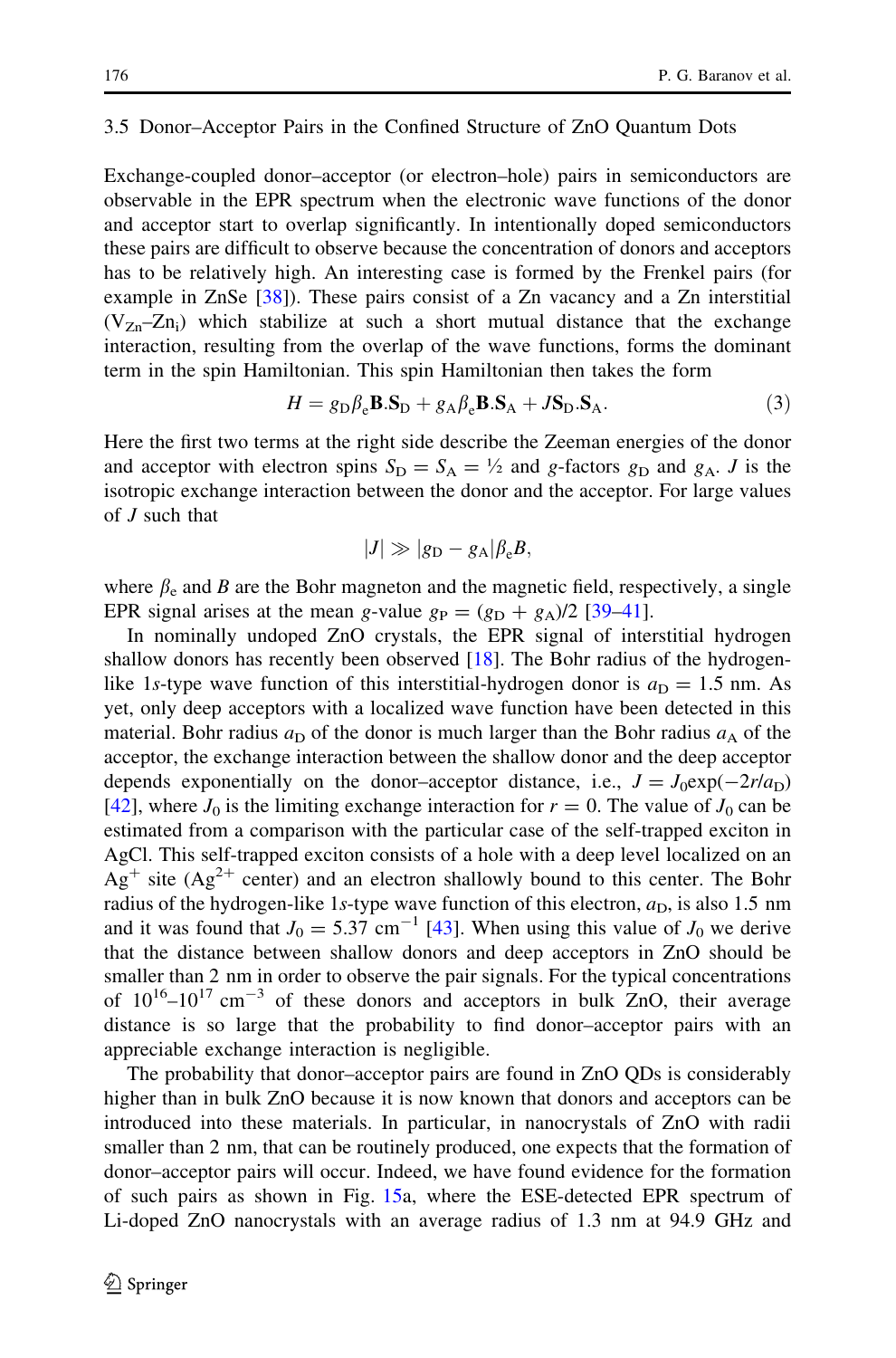<span id="page-26-0"></span> $T = 1.6$  K is displayed. In Fig. 15b a similarly detected EPR spectrum at 275 GHz and  $T = 8$  K is shown. The spectrum in Fig. 15a looks very similar to the one observed at 95 GHz for ZnO QDs with a radius of 1.7 nm (Fig. [1\)](#page-5-0). The signal (I) belongs to the shallow Li-related donors and signal (II) to the deep Na-related center. The important difference is that a new EPR signal (I\*II) is visible halfway between the signal of the shallow donor (I) and the signal of the deep Na-related

Fig. 15 ESE-detected EPR spectra at 94.9 GHz (a) and at 275 GHz (b) of Li-doped ZnO quantum dots with an average radius of 1.3 nm after UV illumination during 30 min. The signals marked  $(I)$  and  $(II)$  arise from an isolated shallow Lirelated donor and a deep acceptor, respectively. A donor– acceptor pair formed by the shallow donor and the deep acceptor causes the EPR signal marked by  $(I^*II)$ . c Variation of the g-values of the EPR signals  $(I), (II)$  and  $(I^*II)$  as a function of the radius of the ZnO nanocrystals



 $\bigcirc$  Springer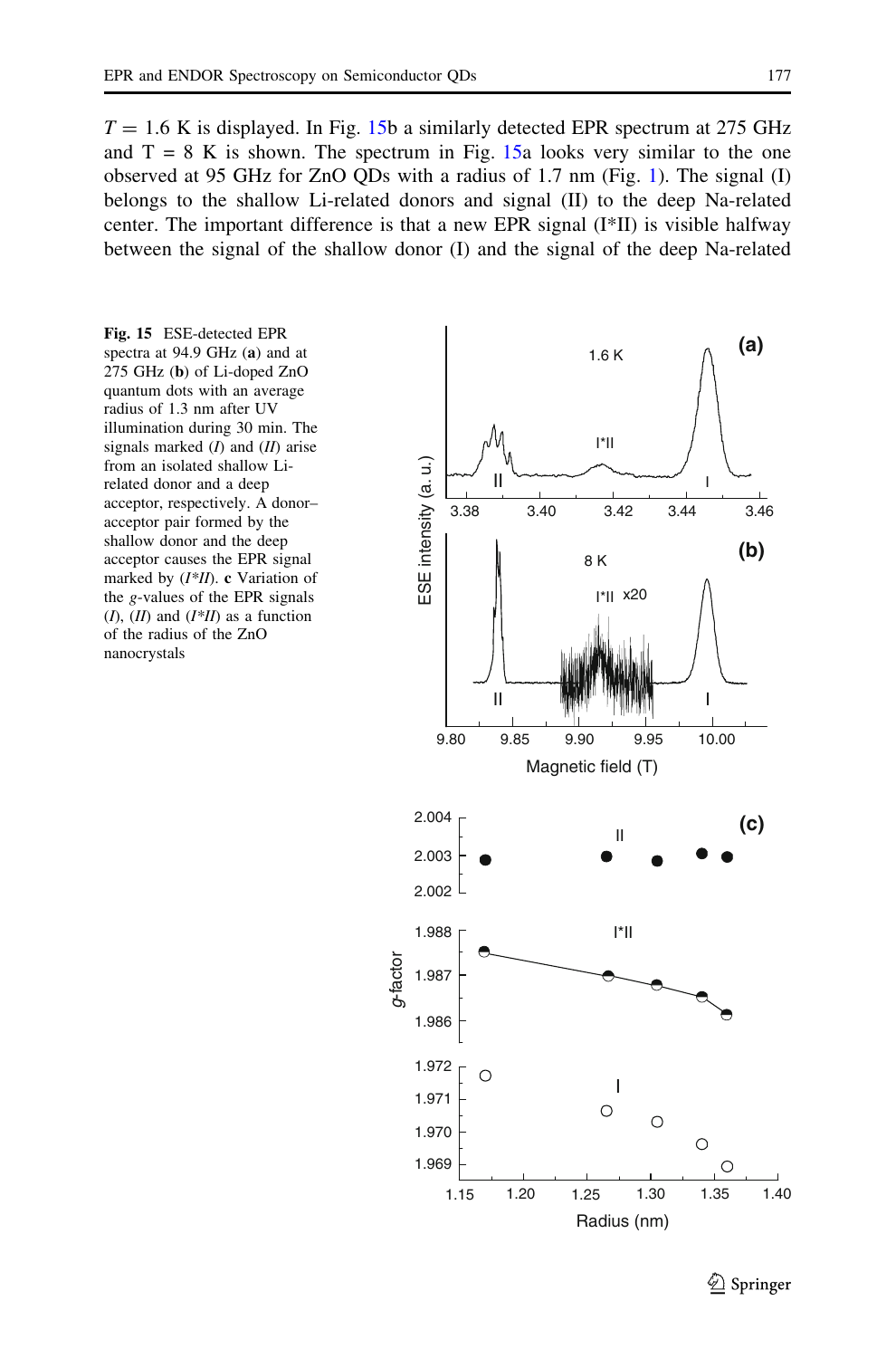<span id="page-27-0"></span>

Fig. 16 Predicted positions for the 94.9 GHz EPR transitions of two exchange-coupled particles with spins  $S = 1/2$  as a function of an absolute value of the exchange interaction J. The g-factors are  $g_A =$ 2.0023 for the acceptor and  $g_D = 1.97$  for the shallow donor. The *bar length* corresponds to the EPR line intensity

center (II). Signal  $(I^*II)$  is attributed to an exchange-coupled pair formed by the shallow donor and the deep Na-related center.

The arguments leading to the assignment of signal (I\*II) to the exchange-coupled pair of the shallow donor and the deep Na-acceptor are the following. First, its g-value  $g_P$  is the average of the g-values  $g_D$  of the shallow Li-donor and the g-value  $g_A$  of the deep Na-acceptor:  $g_P = (g_D + g_A)/2$ . This is the g-value that one predicts for an exchange-coupled donor–acceptor pair when the exchange coupling  $J \gg (g_D - g_A)\beta_c B_0$ . In Fig. [15b](#page-26-0), where the EPR spectrum recorded at 275 GHz is presented [[7\]](#page-31-0), the pair signal is again exactly halfway between the signals (I) and (II), which are now separated by an interval that is larger by a factor 275/  $94.9 = 2.90$ . Second, the pair signal is only visible in ZnO nanoparticles with a radius smaller than 1.5 nm. Apparently, for these particles the exchange interaction, which depends exponentially on the distance, is large enough to create pairs observable in the EPR spectrum.

In Fig. [15c](#page-26-0) the variation of the g-values of signals (I), (II) and  $(I^*II)$  is presented as a function of the radius of the ZnO QDs. It is seen that the g-value of signal (II) is independent of the size of the nanoparticles, typical for a deep center with a localized wave function. The variation of the g-value of signal (I) results from the confinement effect on the wave function of the shallow donor  $[3, 5]$  $[3, 5]$  $[3, 5]$ . It is seen that the variation of the g-value of signal  $(I^*II)$  is half that of the variation of the g-value of signal (I), as expected for an exchange-coupled pair formed by the shallow Lirelated donor and the deep Na-related acceptor.

Further support for the assignment of signal (II) as arising from a deeply trapped hole is provided by isochronal annealing experiments [\[7](#page-31-0)]. The thermally induced reduction in concentration of the paramagnetic donors and acceptors was monitored by the change in intensity of the EPR signals. The reduction in intensity of signal (I)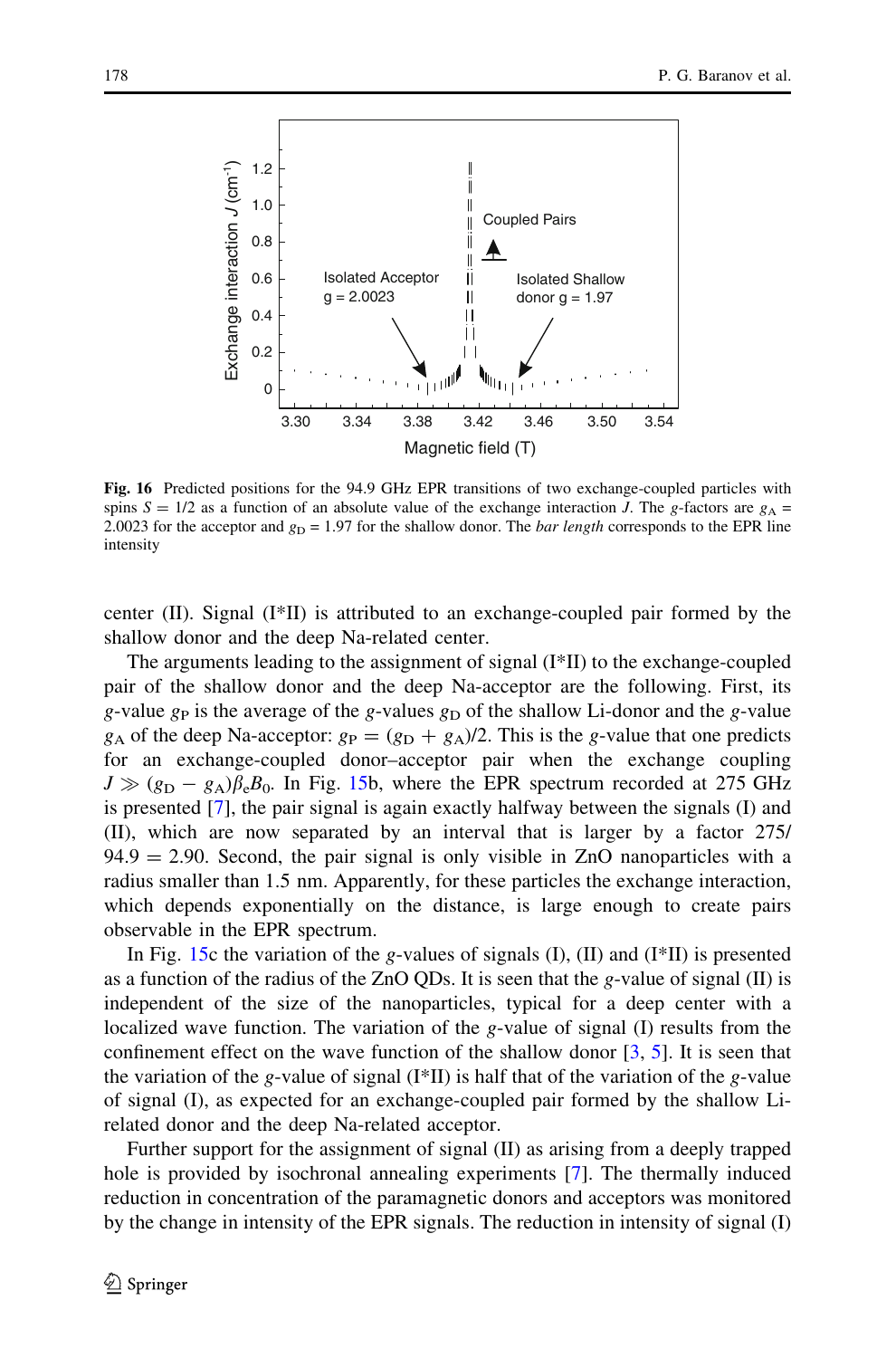of the shallow donors and that of signal (II) of the Na-related centers were shown to be qualitatively similar. The intensity of the two signals starts to reduce substantially at 50 K. After the annealing at 150 K the two signals have completely disappeared. The observations lend support to the idea that the thermally released donor electron is captured by the Na-related center making both centers nonparamagnetic. We conclude that the deep Na-related center must have acceptor-like properties. The recombination of the donors and acceptors as observed in the EPRdetected annealing experiments is accompanied by an intense thermoluminescence [\[7](#page-31-0)].

The comparison of the EPR/ENDOR and the optical experiments shows that the emission seems to be at least partly due to a charge-transfer transition of an electron from the shallow donor to the deep Na-related trap, which is located close to the  $ZnO/Zn(OH)$ <sub>2</sub> interface. This conclusion is drawn from the observation of the ENDOR signal of <sup>1</sup>H nuclear spins in the  $Zn(OH)_2$  capping layer in the EPR signal of the deep Na-related trap. This shows that the density of the electronic wave function of the Na-related acceptor is relatively large in the  $Zn(OH)_2$  capping layer. Further support for this conclusion follows from the effect of saturating the  ${}^{1}H$ nuclear spin transition on the Na-related EPR signal. The whole line shape was shown [[7\]](#page-31-0) to undergo a reduction in intensity, demonstrating that the hyperfine interaction with the  ${}^{1}H$  nucleus is related to the deep Na-acceptor, and not to an EPR signal of another center that might coincide with the signal of the Na-related acceptor. Before the UV illumination this center is not paramagnetic. Upon aboveband-gap illumination an electron from this center is transferred to the interstitial shallow Li-donor, making both centers paramagnetic. Since we observe a relatively strong hyperfine interaction of this localized Na-related center with a proton of the OH<sup>-</sup> ligands of Zn in the capping layer, we expect this complex to be located at or near to the ZnO/Zn(OH)<sub>2</sub> interface. The hole is then most probably located on Na because about 7% of the spin density is found on this atom.

As mentioned above, the EPR signals of the isolated shallow donor and the Narelated deep acceptor decrease simultaneously and irreversibly when the temperature is increased. Simultaneously, the EPR signal of the exchange-coupled pair starts to decrease irreversibly at lower temperatures. The signal completely disappears after annealing at 20 K. This could explain the low intensity of the pair signal observed at 275 GHz (Fig. [15b](#page-26-0)), because here the lowest temperature at which the EPR signal can be observed is 8 K compared to 1.5 K at 94.9 GHz. The difference in the intensity ratio of the EPR signal of (I) and (II) at 275 and 94.9 GHz (Fig. [15](#page-26-0)) is due to the difference in the nature of the EPR line broadening. The line width of the shallow donor is caused by  $g$ -factor anisotropy, which results in an increase of the line width at 275 GHz compared to 94.9 GHz and in a decrease of the signal intensity. The line width of the Na-related hole is dominated by hyperfine interaction, which does not depend on the microwave frequency. As a result, one observes the same intensity at 275 and 94.9 GHz.

Figure [16](#page-27-0) shows the predicted magnetic-field positions of the EPR transitions at 94.9 GHz of two exchange-coupled spins  $S = 1/2$  of an acceptor with  $g_A = 2.0023$ and a donor with  $g_D = 1.97$  as a function of an absolute value of J. Such a coupled pair gives rise to a singlet and a triplet states with four possible EPR transitions. The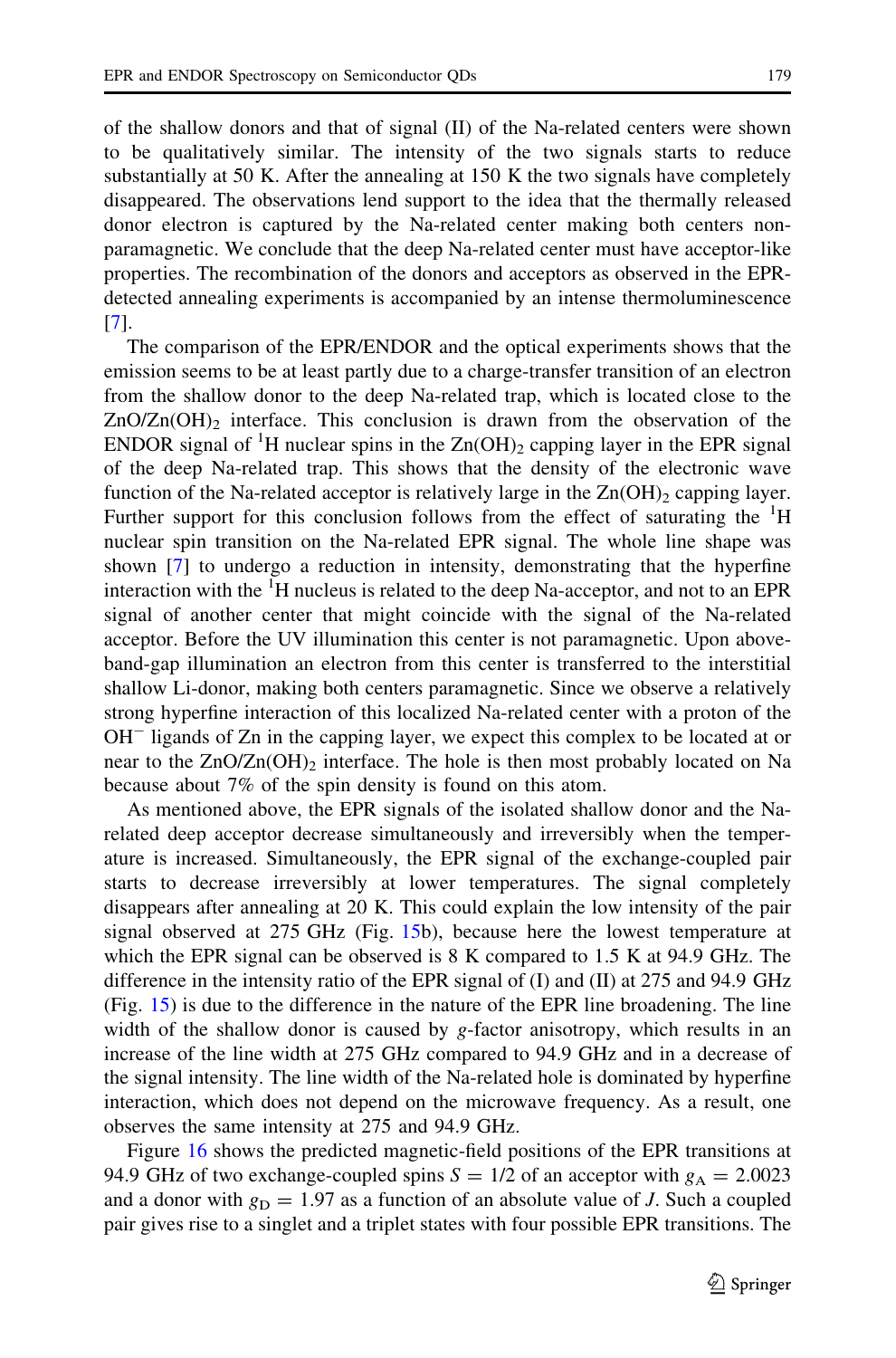bar length in Fig. [16](#page-27-0) corresponds to the intensity of the EPR lines. The thick bars indicate the EPR lines of isolated acceptors and isolated shallow donors (i.e.,  $J = 0$ ). The double thick bars in the center of the figure represent the two transitions of a strongly coupled pair. These transitions cannot be resolved in the EPR spectra due to the 5 mT line width of the shallow donors. They appear in the EPR spectrum when  $J > 0.7$  cm<sup>-1</sup> and their position does not change appreciably when J is further increased. When *J* is varied between  $5 \times 10^{-3}$  and 0.7 cm<sup>-1</sup>, the positions of the EPR lines change rapidly. As the value of  $J$  is decreased further, the EPR spectrum remains virtually unchanged and consists of two lines corresponding to the isolated donors and acceptors. Thus, EPR signals can be observed only in the case of strong  $(J > 0.7$  cm<sup>-1</sup> at 94.9 GHz) and weak exchange coupling. For intermediate values of  $J$ , the positions of the EPR lines depend on  $J$ , and averaging over all possible values of J results in a broad spectrum with a complicated shape and low intensity that is difficult to detect. We further conclude that the sign of  $J$  is negative because at 1.2 K the triplet state is observed.

The most probable position of the shallow interstitial Li-donor, with its large Bohr radius, is near the center of a ZnO nanocrystal, while the deep Na-related acceptor is localized near the surface of the nanocrystal. Using the expression  $J = J_0 \exp(-2r/a_D)$  with  $J_0 = 5.37$  cm<sup>-1</sup> and assuming the radius of the nanoparticle  $r = 1.3$  nm we can estimate the exchange interaction J to be about 1 cm<sup>-1</sup>. This is in a good agreement with the value derived from the simulated EPR line positions presented in Fig. [16](#page-27-0).

We note that the Na-related surface acceptor is perhaps not the only deep acceptor that can capture the electron of the shallow Li-donor because the intensity of the EPR signal of the deep Na-acceptors was shown [[7\]](#page-31-0) to decay faster than that of the shallow Li-donor. As we have shown in Refs.  $[5, 6]$  $[5, 6]$  $[5, 6]$  $[5, 6]$ , the EPR signal of an additional deep acceptor is observable with  $g$ -factor that is typical for deep acceptors in ZnO bulk material. This signal is shown in Fig. [13,](#page-22-0) where also the signal of the deep Na-related surface acceptor is visible. From a comparison of the simulated and the experimental curves, the EPR line in Fig. [13](#page-22-0) was concluded to originate either from the deep  $V_{Zn}$  or the deep  $Li_{Zn}$  acceptor, or a combination of these two centers.

The concentration of shallow Li-related donors is estimated to be as low as  $10^{16}$ – $10^{17}$  cm<sup>-3</sup>, as can be deduced from the intensity of the EPR signals, and consequently only one out of  $10^3 - 10^4$  particles carries a Li-donor. Based on statistical arguments, we conclude that the concentration of the deep Na-related surface acceptor must be much higher to have an appreciable probability for pair formation in a nanoparticle. Such a high concentration of Na-related acceptors is not unreasonable because it is a surface defect. These deep surface acceptors are probably introduced during the preparation of the nanocrystals by incorporation of Na impurities from the chemicals, solvents and glassware. Surface adsorption of cations is very likely due to the large surface-to-volume ratio of nanocrystals and would be particularly favored during the precipitation since the ZnO nanocrystals are negatively charged [\[21](#page-32-0), [22\]](#page-32-0), providing a driving force for the nanocrystals to scavenge cations from solution upon addition of a low dielectric solvent such as heptane. Rinsing with heptane and acetone would probably succeed in removing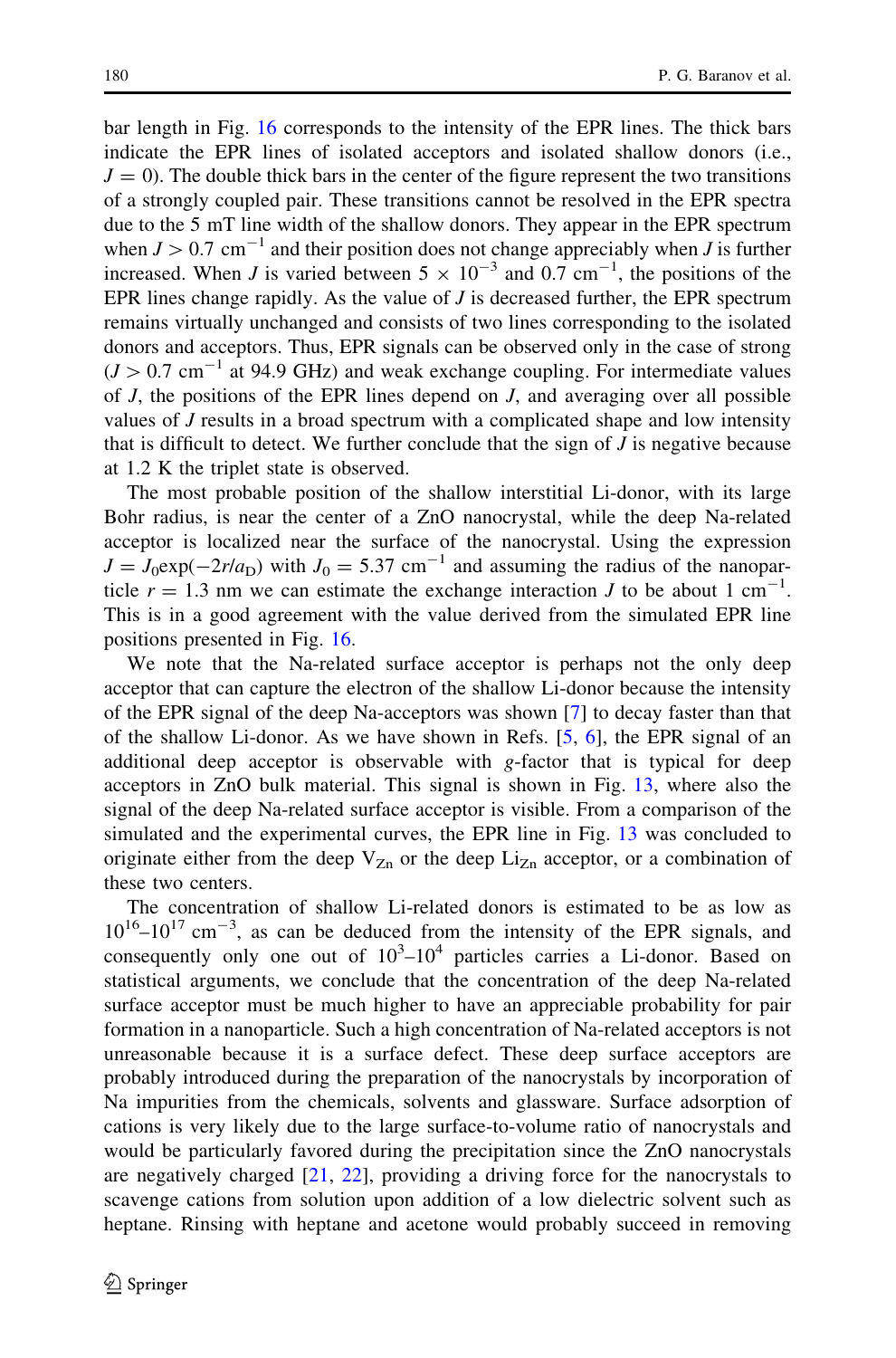small cations such as  $Li<sup>+</sup>$  from the surface, but not large cations such as  $Na<sup>+</sup>$ . This implies that even small Na concentrations would be effectively incorporated into the nanoparticles, making it difficult to prepare  $Na^+$ -free ZnO/Zn(OH)<sub>2</sub> nanocrystals. Indeed, even in ZnO nanocrystals synthesized in plasticware using compounds and solvents with the lowest commercially available concentration of Na impurities, the EPR signal of the deep Na-acceptor is still present in comparable strength [[7\]](#page-31-0). Assuming that the incorporation of  $Na<sup>+</sup>$  is nearly quantitative, about 35% of the ZnO nanocrystals with an average radius of 1.3 nm would contain a  $Na<sup>+</sup>$  ion, even at the lowest Na concentration achievable in our experiments.

The question arises why the EPR signals of the shallow Li-donor and of the Narelated surface acceptor have about equal intensity. We speculate that the majority of the deep Na-related acceptors are not observable in the EPR spectrum because they can only become paramagnetic upon illumination when they can transfer an electron to the Li-related donor. In this respect, we do not believe that the electrons and holes produced upon illumination are captured in different nanocrystals because then the probability for pair formation would be too low for their observation in the EPR spectrum.

Finally, we suggest that similar deep surface acceptors might be present in CdS and CdSe nanocrystals, which are known to exhibit blinking behavior when a single nanocrystal is optically excited [[44\]](#page-32-0). It is currently thought that such deep acceptors at the surface or in the capping layer of CdS and CdSe nanoparticles are essential to explain the lengthening of the ''on'' periods in the blinking. It would be interesting to study CdS and CdSe nanoparticles with EPR and ENDOR techniques to corroborate this suggestion.

### 4 Conclusion

EPR and ENDOR experiments on ZnO quantum dots having  $\text{ZnO}/(\text{ZnOH})_2$  core/ shell structures reveal the presence of shallow donors related to interstitial lithium and sodium atoms and substitutional aluminium. The shallow character of the wave function is evidenced by the multitude of  ${}^{67}Zn$  ENDOR lines and further by the hyperfine interactions with the  ${}^{7}Li$ ,  ${}^{23}Na$  and  ${}^{27}Al$  nuclei that are much smaller than for atomic lithium, sodium and aluminium.

The results show that one can monitor the change of the electronic wave function of a shallow donor in a ZnO semiconductor nanoparticle when entering the regime of quantum confinement by using the nuclear spins in the semiconductor nanocrystals as probes. The model based on the effective-mass approximation does not yield an appropriate description of the electronic wave function when the radius of the nanoparticle is reduced below the Bohr radius. We suggest that molecular, cluster-type calculations should be carried out to describe the observed behavior.

The influence of confinement effects on the value of the g-factor of SDs in ZnO and CdS QDs was demonstrated. Dynamic nuclear polarization of nuclear spins in ZnO quantum dots has been observed, where almost complete polarization of  $^{67}Zn$ and of <sup>1</sup>H nuclear spins in the  $ZnO/Zn(OH)_2$  core–shell structure have been obtained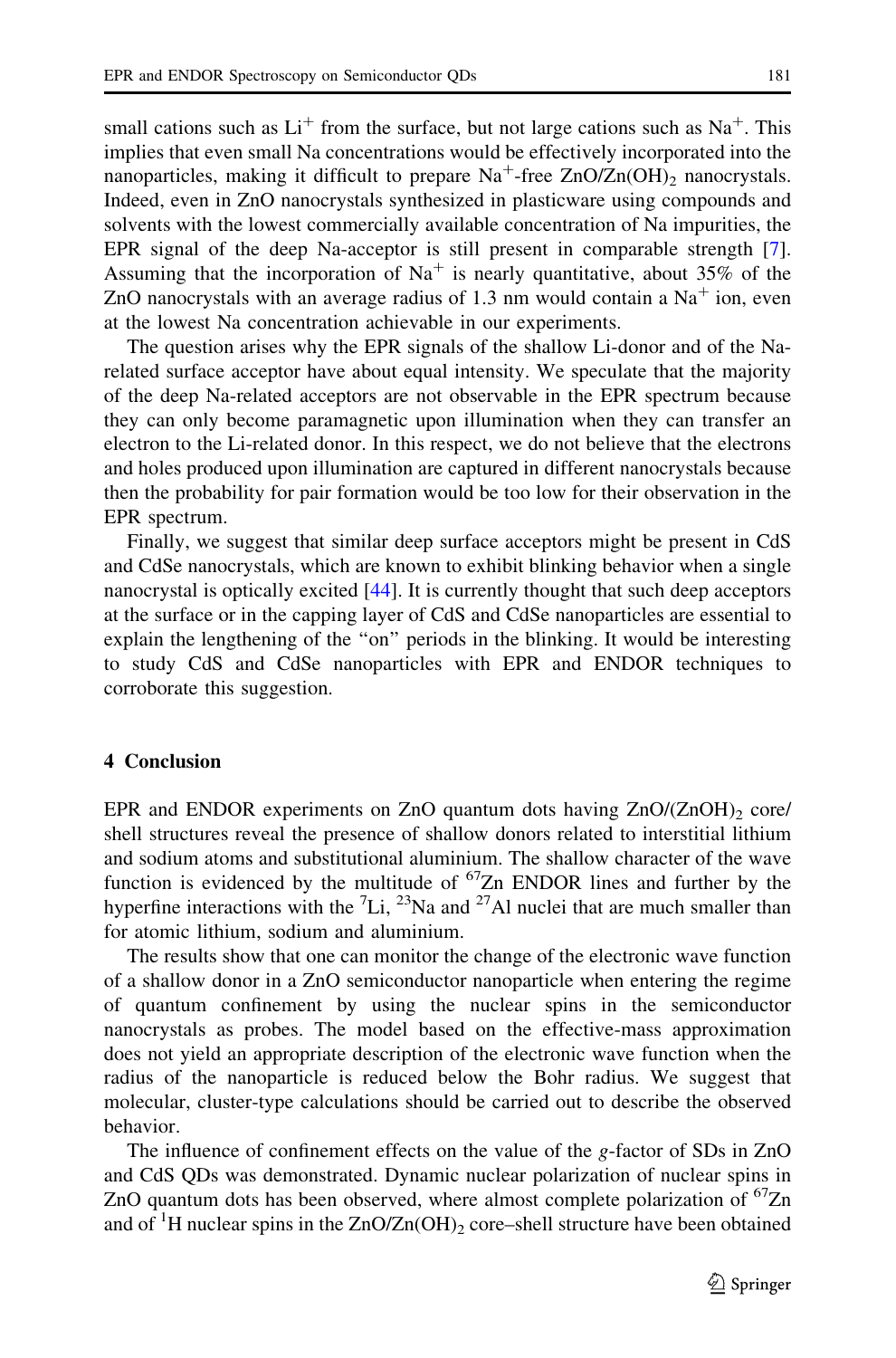<span id="page-31-0"></span>by saturating the EPR transition of the SD present in the ZnO QDs. DNP manifests itself via the creation of a hole and an antihole in the EPR absorption line of the SD in QDs.

The combination of EPR and optical experiments allowed us to demonstrate that donor–acceptor pairs are formed in the confined structure of ZnO nanoparticles between the shallow interstitial Li-donor and a deep Na-related acceptor. From ENDOR experiments it is concluded that these deep acceptors are located at the  $ZnO/Zn(OH)$ <sub>2</sub> interface. Moreover, we supply arguments that make us believe that deep Zn-vacancy-related deep acceptors are incorporated into the ZnO nanocrystals during growth.

Acknowledgments We are indebted to D.M. Hofmann, A. Hofstaetter, B.K. Meyer, A. Meijerink, H. Blok, E.J.J. Groenen, and V. Dyakonov for collaboration. This work has been supported by Federal Agency for Science and Innovations, Russia, under the Contracts No. 02.513.12.3031, No. 02.740.11.0108; the Programs of the Russian Academy of Sciences: ''Spin-Dependent Effects in Solids and Spintronics''; ''Support of Innovations and Elaborations''; ''Basic Researches of Nanotechnologies and Nanomaterials'' and by the Russian Foundation for Basic Research under Grants No. 09-02-01409 and No. 09-02-00730.

Open Access This article is distributed under the terms of the Creative Commons Attribution Noncommercial License which permits any noncommercial use, distribution, and reproduction in any medium, provided the original author(s) and source are credited.

#### References

- 1. C. de Mello Donega´, P. Liljeroth, D. Vanmaekelbergh, Small 1, 1152 (2005)
- 2. D.J. Norris, A.L. Efros, S.C. Erwin, Science 319, 1776 (2008)
- 3. S.B. Orlinskii, J. Schmidt, P.G. Baranov, D.M. Hofmann, C. de Mello Donega´, A. Meijerink, Phys. Rev. Lett. 92, 047603 (2004)
- 4. D.M. Hofmann, H. Zhou, D.R. Pfisterer, H. Alves, B.K. Meyer, P. Baranov, N. Romanov, C. de Mello Donega´, A. Meijering, S. Orlinskii, H. Blok, J. Schmidt, Phys. Status Solidi C 1, 908 (2004)
- 5. S.B. Orlinskii, J. Schmidt, E.J.J. Groenen, P.G. Baranov, C. de Mello Donega´, A. Meijerink, Phys. Rev. Lett. 94, 097602 (2005)
- 6. S.B. Orlinskii, H. Blok, E.J.J. Groenen, J. Schmidt, P.G. Baranov, C. de Mello Donegá, A. Meijerink, Magn. Reson. Chem. 43, S140–S144 (2005)
- 7. S.B. Orlinskii, H. Blok, J. Schmidt, P.G. Baranov, C. de Mello Donega´, A. Meijerink, Phys. Rev. B 74, 045204 (2006)
- 8. S.B. Orlinskii, J. Schmidt, P.G. Baranov, D. Rauh, V. Lorrmann, V. Dyakonov, Phys. Rev. B 77, 115334 (2008)
- 9. S.B. Orlinskii, J. Schmidt, P.G. Baranov, C. de Mello Donega´, A. Meijerink, Phys. Rev. B 79, 165316 (2009)
- 10. B.K. Meyer, H. Alves, D.M. Hofmann, W. Kriegseis, D. Forster, F. Bertram, J. Christen, A. Hoffmann, M. Straßburg, M. Dworzak, U. Haboeck, A.V. Rodina, Phys. Status Solidi B 241(2), 231 (2004)
- 11. K.M. Whitaker, S.T. Ochsenbein, V.Z. Polinger, D.R. Gamelin, J. Phys. Chem. C 112, 14331 (2008)
- 12. S.T. Ochsenbein, Y. Feng, K.M. Whitaker, E. Badaeva, W.K. Liu, X. Li, D.R. Gamelin, Nat. Nanotechnol. 4, 681 (2009)
- 13. W.J.E. Beek, M.M. Wienk, R.A.J. Janssen, Adv. Funct. Mater. 16, 1112 (2006)
- 14. C. Gonzales, D. Block, R.T. Cox, A. Hervé, J. Cryst. Growth 59, 357 (1982)
- 15. D. Block, A. Hervé, R.T. Cox, Phys. Rev. B 25, 6049 (1982)
- 16. N.Y. Garces, N.C. Giles, L.E. Halliburton, G. Cantwell, D.B. Eason, D.C. Reynolds, D.C. Look, Appl. Phys. Lett. 80, 1334 (2002)